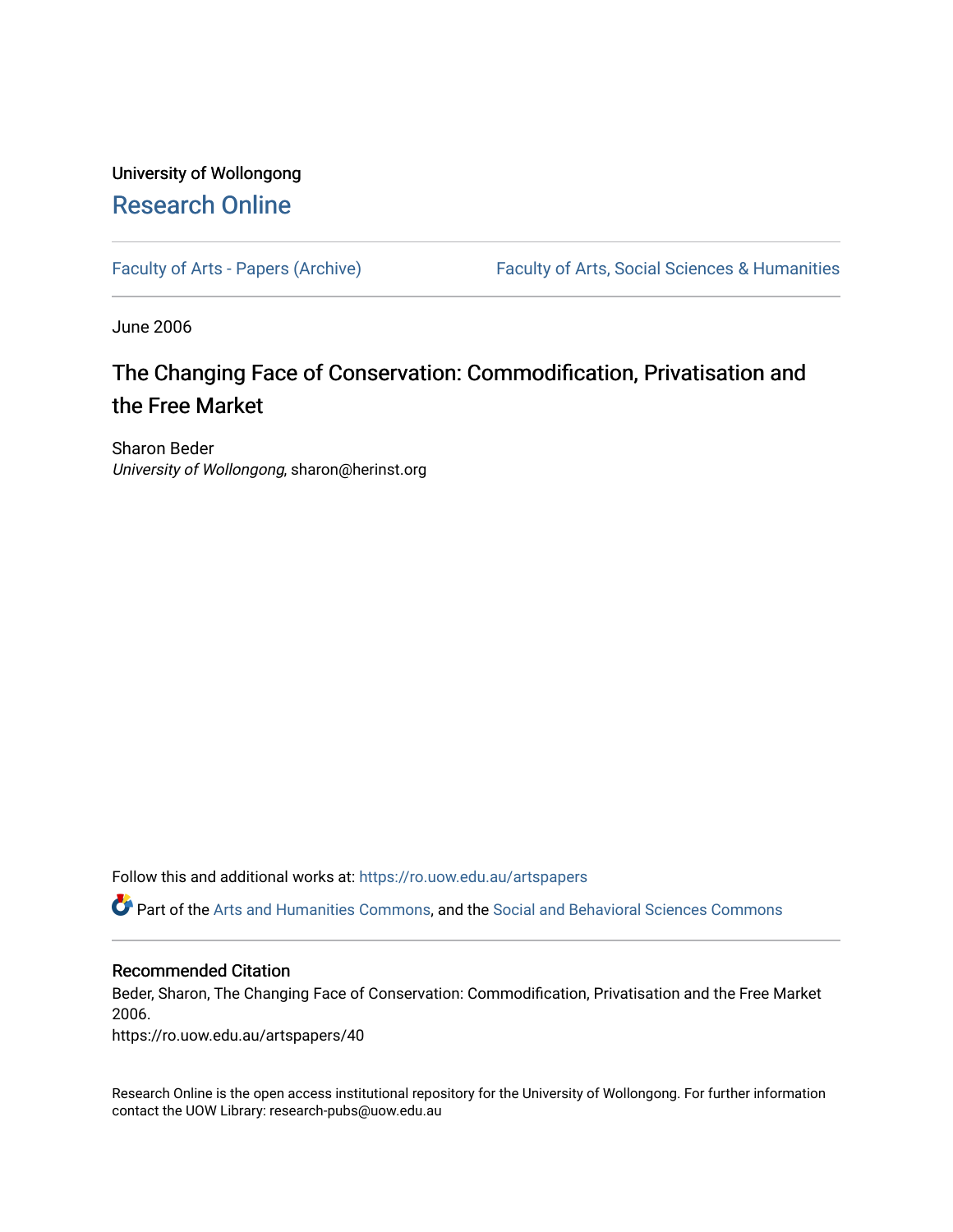## **THE CHANGING FACE OF CONSERVATION: COMMODIFICATION, PRIVATISATION AND THE FREE MARKET**

#### **Sharon Beder**

Environmentalists in the late 1960s and 1970s argued that the exponential growth of populations and industrial activity could not be sustained without seriously depleting the planet's resources and overloading the planet's ability to deal with pollution and waste materials. They argued that new technologies and industrial products, such as pesticides and plastics, also threatened the environment. Following the protest mood of the times, they did not hesitate to blame industry, western culture, economic growth and technology for environmental problems. They questioned western paradigms of development and industrialisation, and criticising the inequitable distribution of wealth and resource use.

Although the environment movement was easily characterised as being antidevelopment their warnings captured the popular attention, resonating with the experiences of communities facing obvious pollution in their neighbourhoods. As a result, confidence in business declined contributing to a crisis for the legitimacy of capitalist hegemony.

In any country there will be groups and individuals who do not accept the prevailing ideological hegemony and contest individual governmental and institutional decisions.i Frequently they are weak and poorly resourced and can be ignored and marginalised. However as opposition groups gain popular support some degree of accommodation is necessary to deal with them. This accommodation may include the appropriation of elements of their discourse and implementation of minor reforms that don't seriously threaten the status quo.ii

In this case, accommodation took the form of the cooption of environmental discourse as well as environmental legislation to which business acquiesced.iii Although many governments did not recognise the importance of global environmental problems, they were forced by community pressure to respond to local pollution problems. During the 1970s many governments introduced new environmental legislation to cope with the gross sources of pollution. They introduced clean air acts, clean water acts, and legislation establishing regulatory agencies to control pollution and manage waste disposal. These accommodations were partially successful in placating community concerns and environmental issues remained on the back burner through the 1980s.

New scientific evidence of global problems such as global warming and ozone depletion, and the perceived failure of environmental legislation to protect local environments, renewed the perceptions of an environmental crisis towards the end of the 1980s once again threatening the hegemony of global capitalism. However the confrontational, radical potential of the environmental movement had waned by this time and a new strategy of cooperation and negotiation was in place.<sup>iv</sup>

#### **SUSTAINABLE DEVELOPMENT DISCOURSE**

The sustainable development discourse, which emerged during the 1980s, accommodated economic growth, business interests and the free market and therefore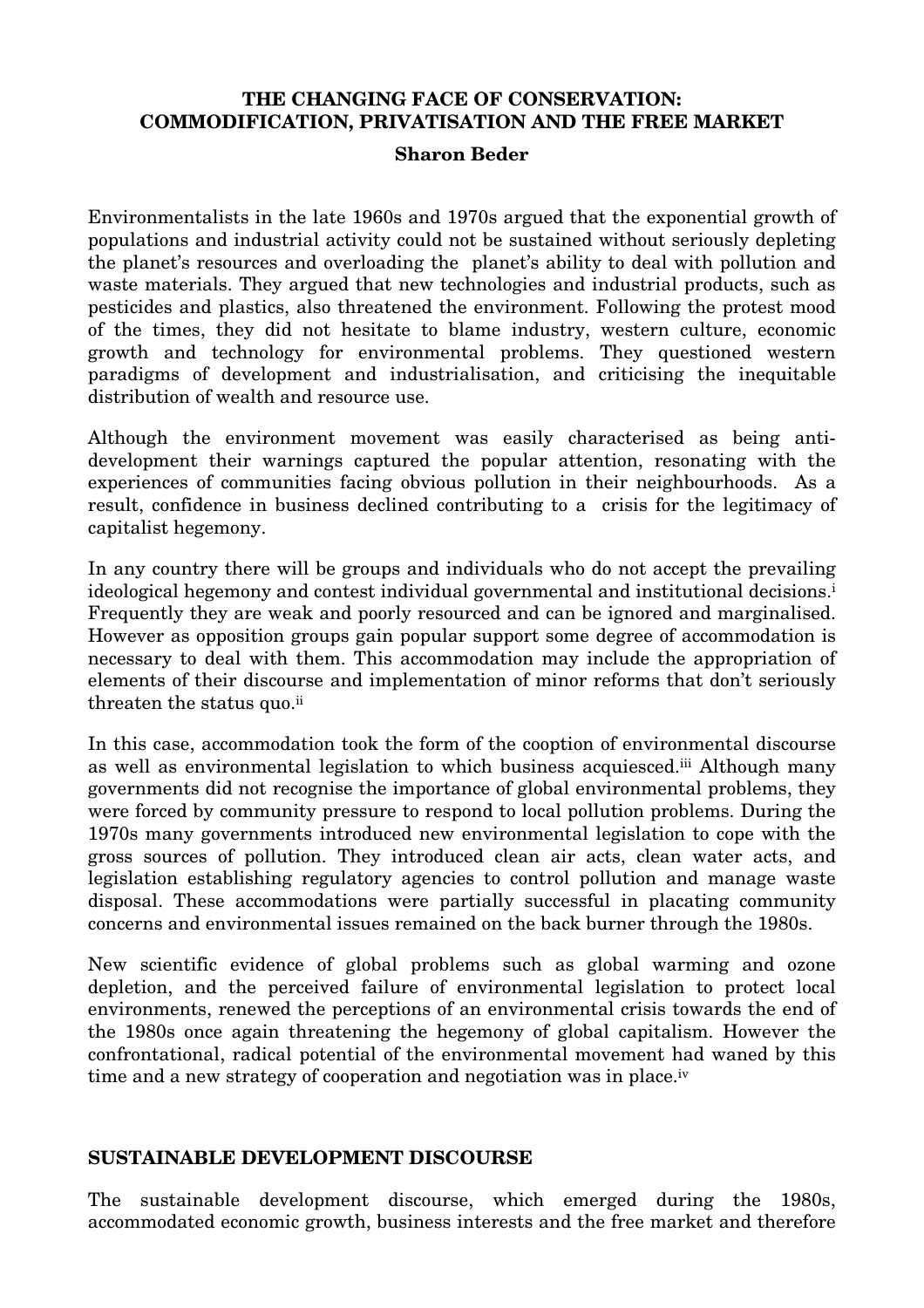did not threaten the power structure of modern industrial societies. Many of the ideas associated with sustainable development had been previously articulated in the 1980 World Conservation Strategy produced by the International Union for Conservation of Nature and Natural Resources (IUCN) in collaboration with the UN Environment Programme (UNEP) and the World Wildlife Fund (WWF, now the World Wide Fund for Nature). This document, which was circulated to all governments, defined conservation as:

the management of human use of the biosphere [the thin covering of the planet that sustains life] so that it may yield the greatest sustainable benefit to present generations while maintaining its potential to meet the needs and aspirations of future generations.

The World Conservation Strategy argued that while development aimed to achieve human goals through the use of the biosphere, conservation aimed to achieve those same goals by ensuring that use of the biosphere could continue indefinitely.

The World Conservation Strategy and its national equivalents had little impact and few people have even heard of them. However in the mid-1980s the World Commission on Environment and Development rejuvenated the concept in its report *Our Common Future*, (also referred to as the Brundtland Report). In October 1987, the goal of sustainable development was largely accepted by the governments of one hundred nations and approved in the UN General Assembly. The commission defined sustainable development as: "development that meets the needs of the present without compromising the ability of future generations to meet their own needs".v

Earlier environmentalists had used the term 'sustainability' to refer to systems in equilibrium: they argued that exponential growth was not sustainable, in the sense that it could not be continued forever because the planet was finite and there were limits to growth. 'Sustainable development' however sought to make economic growth limitless by making it 'sustainable', mainly through technological change.

The language of sustainable development was clearly aimed at replacing protest and conflict with consensus by asserting that economic and environmental goals are compatible. For more conservative environmentalists and for economists, politicians, business people and others, the concept of sustainable development offered the opportunity to overcome previous differences and conflicts, and to work together towards achieving common goals rather than confronting each other over whether economic growth should be encouraged or discouraged. Instead of being the villains, as they were in the 1970s, technology and industry were now expected to provide the solutions to environmental problems.

Sustainable development, as an attempt at conflict resolution, spawned a number of consensus decision-making processes including Round Tables on Environment and Economy in Canada, the President's Council on Sustainable Development in the USA and the Ecologically Sustainable Development Working Groups in Australia. These processes involved bringing together the various interest groups or stakeholders to reach a consensus about how sustainable development should be achieved and how business interests, economic interests and environmental protection could be reconciled.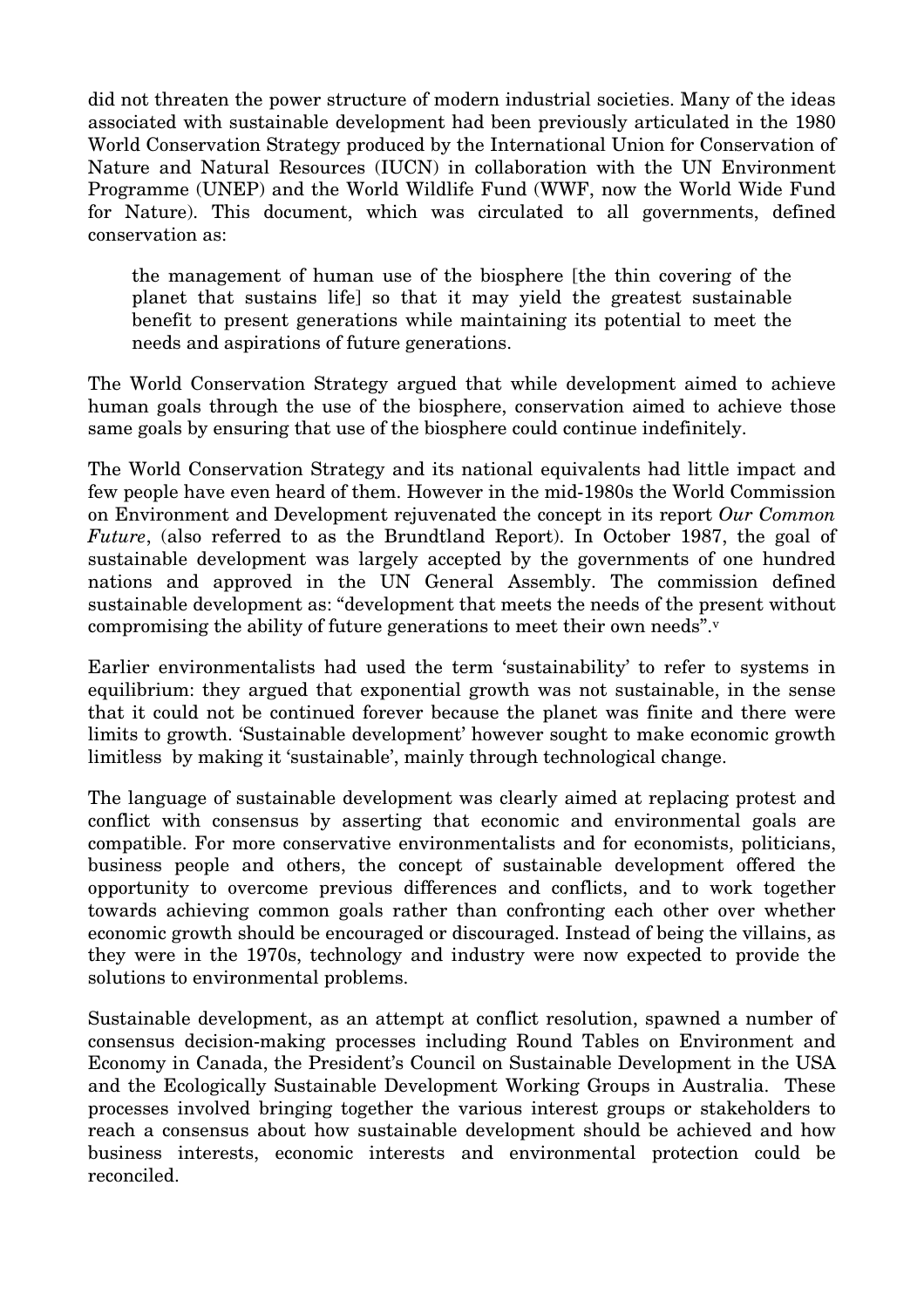Political conflict over unavoidable trade-offs was perceived as unproductive, and consensus could be achieved only if a proper process was designed to allow the competing stakeholders an opportunity to communicate with each other.vi

Although sustainable development represents a departure from the previous government view of environmental management that dealt in an ad hoc way with the most obvious environmental problems after they occurred, vii sustainable development nevertheless seeks measures that do not interfere unduly with business activity. It does not include a cultural critique of modern society nor of industrial progress, consumption or limitless economic growth.viii Rather it incorporates meanings and assumptions which legitimise rather than challenge the existing capitalist order (see box below).

## **ASSUMPTIONS OF SUSTAINABLE DEVELOPMENT DISCOURSEix**

- 1. Environmental protection and economic growth are compatible. This means that modern capitalism is compatible with environmental protection.
- 2. Intergenerational equity is about ensuring future generations can meet their needs, which are vaguely defined and can be interpreted as economic needs.
- 3. A major contributor to environmental decline is poverty in developing countries, to be dealt with through more economic growth and free trade, rather than questioning distribution issues and affluent lifestyles.
- 4. Technological and scientific progress can solve most environmental problems, including potential biophysical limits of economic and population growth, so there is no need for radical social and political change.
- 5. The environment needs to be managed for its use/utilitarian value, as opposed to saved for its intrinsic value – it is a system of resources that need to be looked after.

Sustainable development discourse takes place within a coalition which includes policy makers from national governments and international development and financial organizations; professionals in the area of environmental science, engineering, law, and management; and most mainstream environmental groups. A discourse-coalition does not necessarily share goals, values and interests but it does share concepts and terms, that is, a discourse.<sup>x</sup>

## **ENVIRONMENTAL ECONOMICS DISCOURSE**

The sustainable development discourse was soon colonised by environmental economists. Neoclassical economists have long argued that the "most effective means of dealing with environmental problems is to subject them to the discipline of the market mechanism."xi They argue that environmental degradation has resulted from the failure of the market system to put any value on the environment, even though the environment does serve economic functions and does provide economic and other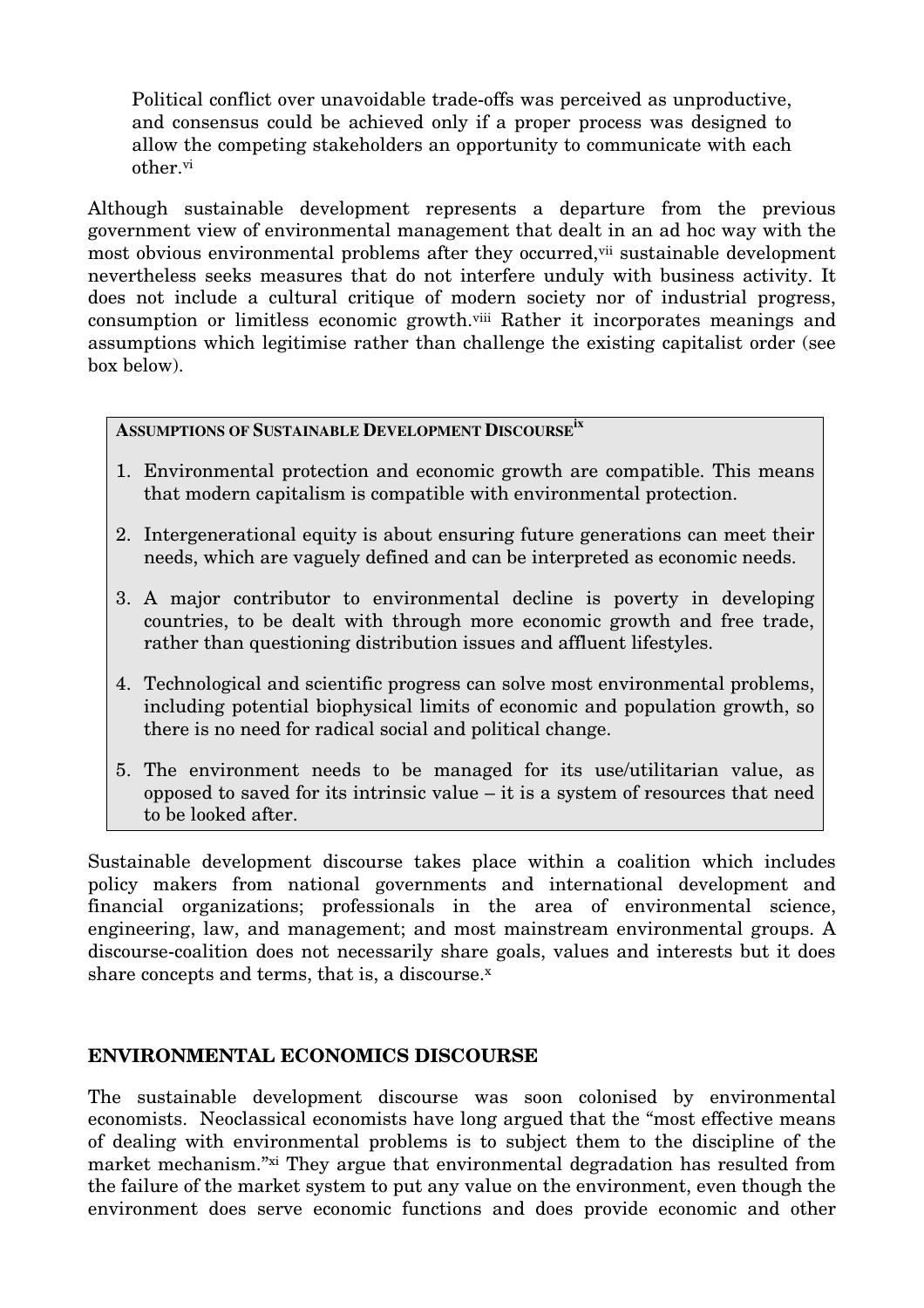benefits. Some environmental resources—such as timber, fish and minerals—are bought and sold in the market but their price usually does not reflect the true cost of obtaining them because the damage to the environment has not been included. Other environmental resources such as clean air are not given a price at all and are therefore viewed by businesses as free.

These economists argue that environmental assets tend to be overused or abused because they are too cheap. Their solution is to create a pricing mechanism so that environmental values are internalised by businesses that harm the environment. The extra costs involved in price-based economic instruments such as charges, taxes and subsidies are supposed to provide an incentive to change environmental damaging behaviour. Such pricing mechanisms are also supposed to prevent depletion of natural resources. John Hood, a visiting fellow at the Heritage Foundation and Vice-President of the John Locke Foundation, maintains:

For natural resources over which property rights are relatively easy to establish, such as oil, minerals, or timber, prices serve as an early warning signal to companies about scarcity. If the price is rising, that suggests more demand for the resources than can be met by available supply. Companies then have a financial incentive either to find new supplies or to reduce its need by developing alternatives or ferreting out waste. This market process amounts to a sort of ongoing environmental research project seeking an answer to this question: What is the most efficient and least resourcedepleting method of producing the goods and services people need?<sup>xii</sup>

Some think tank economists also argue that there is little incentive to protect environmental resources that are not privately owned. So economists and free market think tanks came up with creative ways to artificially create property rights to the air and the waters. Rights-based economic instruments such as tradeable pollution rights, for example, "create rights to use environmental resources, or to pollute the environment, up to a pre-determined limit" and allow these rights to be traded.<sup>xiii</sup> Rights-based measures are also a way of providing a pricing mechanism for environmental resources.

While legislation is aimed at directly changing the behaviour of polluters by outlawing or limiting certain practices, market-based policies let the polluters decide whether to pollute or not. Polluters are not told what to do; rather, they find it expensive to continue in their old practices and they have a choice about how and whether they change those practices.

### **ASSUMPTIONS OF ENVIRONMENTAL ECONOMICS DISCOURSExiv**

- 1. Not only is environmental protection compatible with economic growth but economic growth is necessary for environmental protection.
- 2. The environment can assimilate a certain degree of pollution and that assimilative capacity can be predicted reasonably safely.
- 3. Sustainable development can be achieved by incorporating environmental assets into the economic system; internalising environmental externalities into business accounting.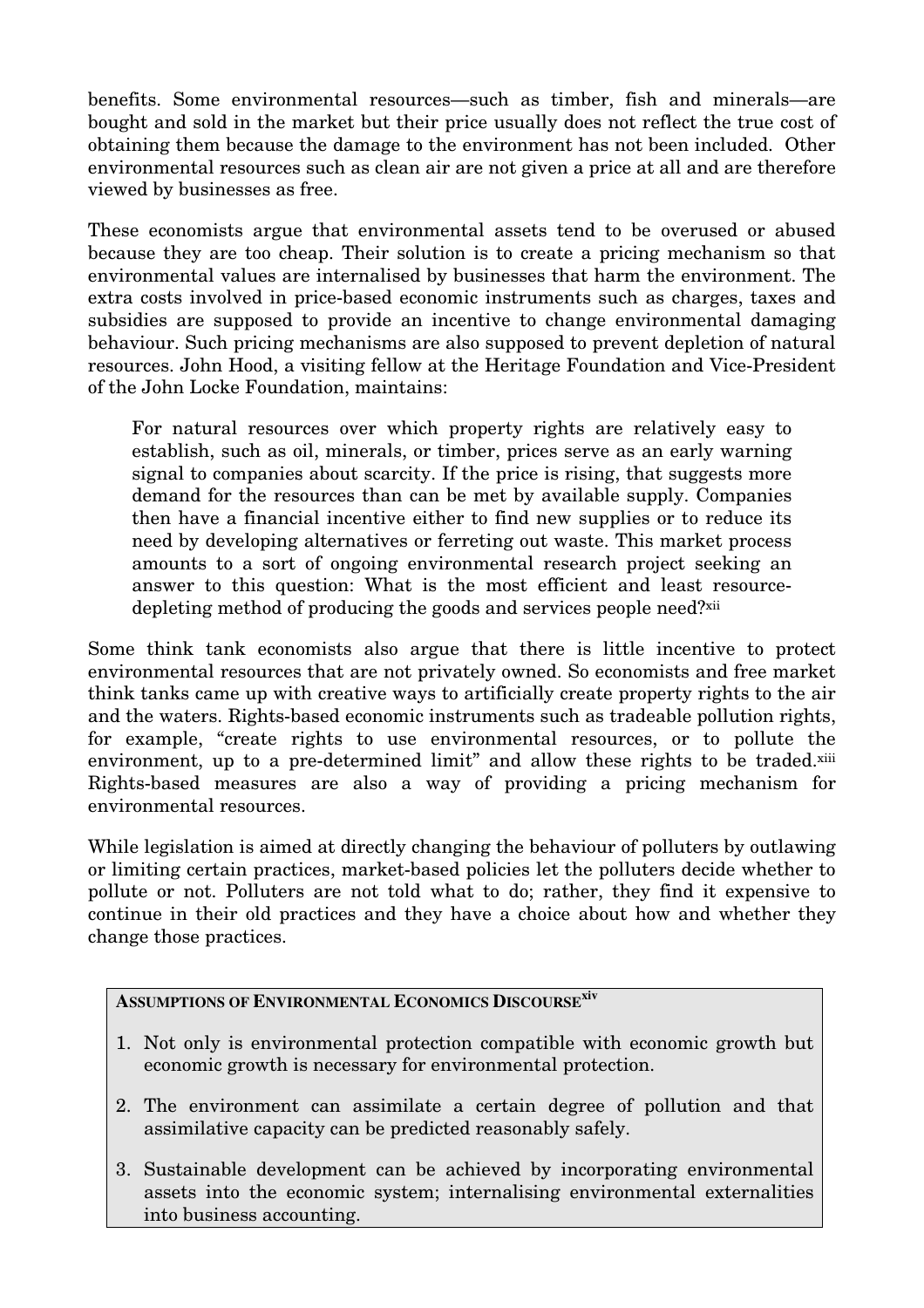- 4. The market is the best and most efficient way of allocating scarce environmental resources. Therefore putting a price on the environment will help protect it.
- 5. When environmental resources are priced and environmental damage internalised, businesses can continue to base their decisions on economic considerations, that is, markets together with the profit motive can be harnessed for environmental protection.

6. Most losses of environmental amenity can be replaced by wealth creation.

Governments have traditionally favoured legislative instruments over economic instruments for achieving environmental policy. Economic instruments were thought to be too indirect and uncertain (aimed at altering conditions in which decisions are made rather than directly prescribing decisions). Governments were also concerned that additional charges would fuel inflation and might have the undesirable distributional effect of most severely hitting low-income groups. They have been concerned that the public might see charges as giving companies a 'right to pollute' which they had paid for.

Similarly, businesses have preferred direct regulation because of concerns that charges would increase their costs, and also because of perceptions that they would be able to have more influence on legislation through negotiation and delay. However the threat of a new wave of environmental regulations in the early 1990s caused businesses to rethink this preference. Also business groups, think tanks and economists were heavily influenced by the resurgence of economic fundamentalism during the 1980s and the trend towards increasing deregulation and privatisation in Western capitalist economies.

The influence of economic fundamentalism on environmental discourse and policy has manifest in different ways in different countries. In Australia, the infiltration and domination of the Canberra bureaucracy by economic rationalists pushing neoclassical economic solutions influenced the framing of sustainable development policy.xv In Britain, economists such as David Pearce were particularly influential in the sustainable development debate. In the United States corporate-funded think tanks have been influential. Although economists have long advocated economic instruments for environmental regulation, their popularity today owes much to the work of these think tanks, who have effectively marketed and disseminated these policies.

Conservative think tanks in various nations have consistently opposed government regulation and promoted the virtues of a 'free' market unconstrained by a burden of red tape. Think tanks sought to discredit environmental legislation, giving it the pejorative label 'command and control', and highlighting its deficiencies and ineffectiveness. The market solutions being advocated by conservative think tanks provided corporations and private firms with an alternative to restrictive legislation and the rhetoric to make the argument against that legislation in terms that were not obviously self-interested.

Think tanks recommended using the market to allocate scarce environmental resources such as wilderness and clean air and replacing legislation with voluntary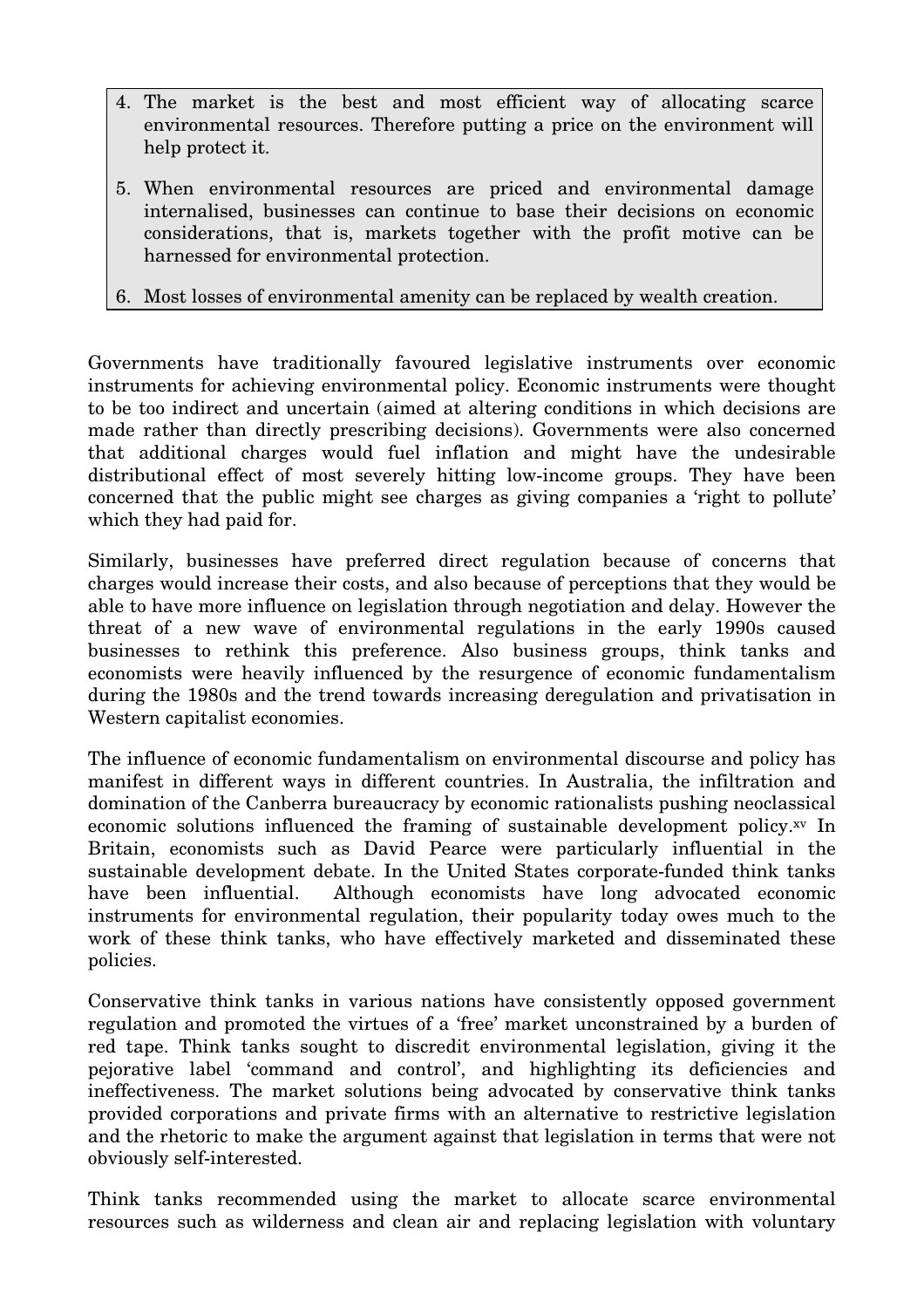industry agreements, reinforced or newly created property rights and economic instruments. The idea is to incorporate the commons into the market system through the use of economic instruments and the creation of artificial property rights. The Washington-based Cato Institute, for example, states that one of its main focuses in the area of natural resources is "dismantling the morass of centralized command-andcontrol environmental regulation and substituting in its place market-oriented regulatory structures..."xvi

According to Heritage Foundation's policy analyst, John Shanahan, the free market is a conservation mechanism. He urged the use of markets and property rights "where possible to distribute environmental 'goods' efficiently and equitably" rather than legislation arguing that "the longer the list of environmental regulations, the longer the unemployment lines."xvii

Think tanks have popularised and promoted the work of neoclassically-oriented environmental economists and many of the leading scholars in this area are associated with think tanks, including one of the foremost proponent's of tradeable pollution rights, Robert Hahn, a resident scholar of the American Enterprise Institute; Terry Anderson, a senior associate of the San Francisco-based Pacific Research Institute for Public Policy; the US, Robert Stavins and Bradley Whitehead, authors of a Progressive Policy Institute study; Alan Moran, from the Australasian Tasman Institute; and Walter Block from Canada's Fraser Institute.xviii

The free market environmentalism promoted by these think tank economists emphasises the importance of market processes in determining optimal amounts of resource use. Anderson and Leal argue that the political process is inefficient, that is it doesn't reach the optimal level of pollution where costs are minimised:

If markets produce "too little" clean water because dischargers do not have to pay for its use, then political solutions are equally likely to produce "too much" clean water because those who enjoy the benefits do not pay the cost... Just as pollution externalities can generate too much dirty air, political externalities can generate too much water storage, clear-cutting, wilderness, or water quality.xix

The changing consensus wrought by conservatives has meant that economic instruments, once associated with market economists and conservative bureaucrats, have now been widely accepted. The influence of think tanks and neoclassical economists has been so pervasive that the rhetoric of free-market environmentalism is no longer confined to conservative governments. Clinton said in 1992, prior to becoming President, that he believed it was "time for a new era in environmental protection which used the market to help us get our environment on track - to recognize that Adam Smith's invisible hand can have a green thumb...."xx

Government sustainable development policies today embrace the environmental economics discourse. They aim to incorporate environmental assets into the economic system to ensure the sustainability of the economic system. They incorporate the idea that wealth creation can substitute for the loss of environmental amenity; that putting a price on the environment will help us protect it unless degrading it is more profitable; that businesses should base their decisions about polluting behaviour on economic considerations and the quest for profit; that economic growth is necessary for environmental protection and therefore should take priority over it.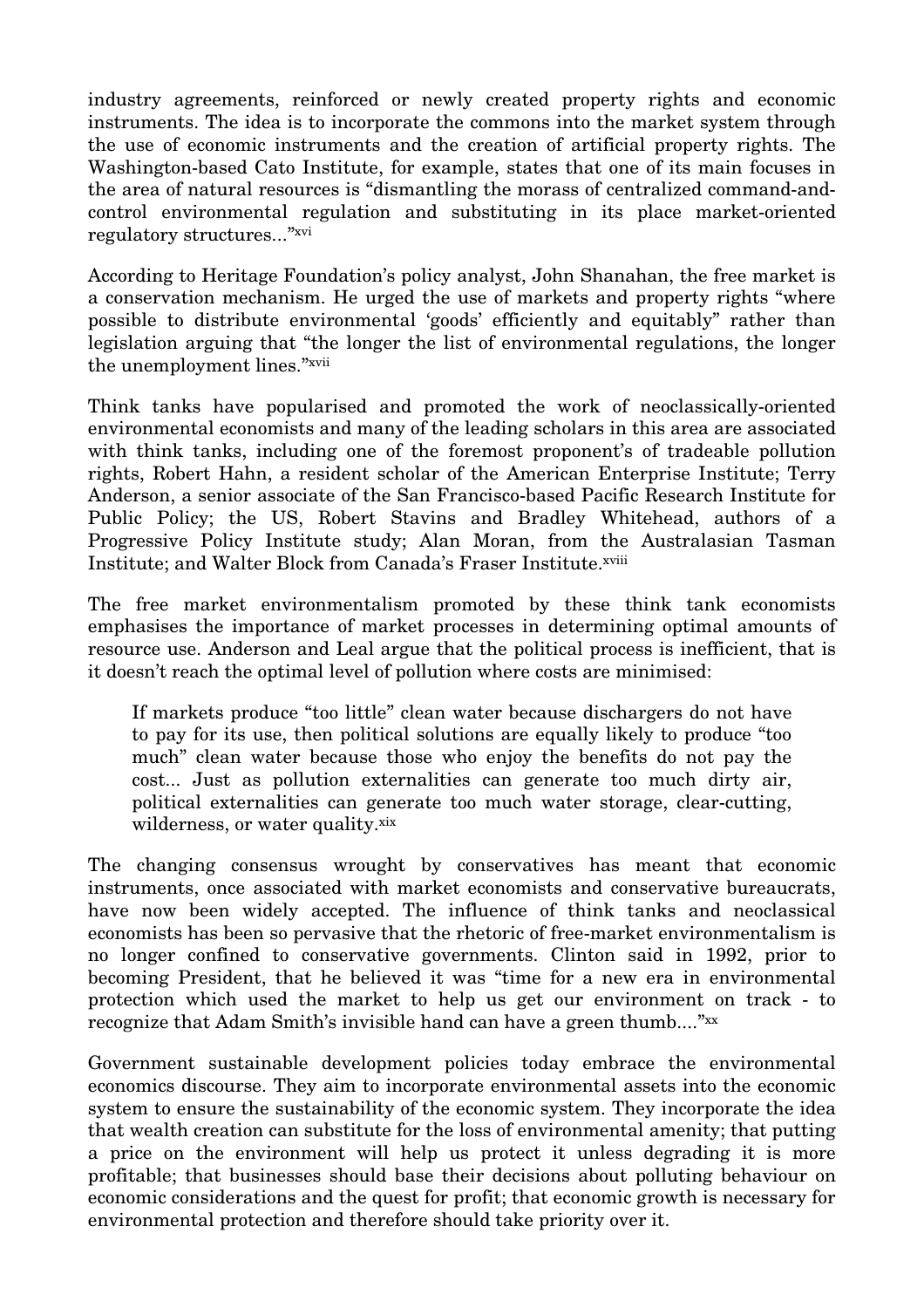Such thinking has spread throughout the world. In 1991 the OECD issued guidelines for applying economic instruments and an Economic Incentives Task force was established by the US EPA "to identify new areas in which to apply market-based approaches".xxi Similar units have been established in regulatory agencies in other countries. At the Earth Summit in Rio in 1992 business groups pushed for the wider use of economic instruments in conjunction with self-regulation.<sup>xxii</sup> As a result the assumptions and language of neoclassical economists in this Environmental Economics Discourse is found clearly in Agenda 21, the Action Plan for Sustainable Development, signed by over 100 nations at the Earth Summit.

#### **ENVIRONMENTAL MANAGEMENT DISCOURSE**

Just as governments have had to accommodate environmental concerns into their discourse and their governance, so have businesses. In various business meetings during the 1970s corporate executives lamented their decline in influence: "The truth is that we've been clobbered" the chief executive officer of General Motors told chiefs from other corporations. Throughout the 1970s US corporations became politically active, getting together to support a conservative, non-interventionist, economic agendaxxiii and financing a vast public relations effort aimed at regaining public trust in corporate responsibility and freedom from government regulation.

For business, the turbulence of change was a nightmare of new regulations and increasingly vocal interest groups that needed pandering to. The rules of the game had changed, and new ways had to be found to at once get what one needed from government, shout down the opposition, and harness the power of interest groups for one's own benefit through persuasion.<sup>xxiv</sup>

In response to government regulations, brought on by the activities of environmentalists and public interest groups, businesses began to cooperate with each other in a way that was unprecedented, building coalitions and alliances and putting aside competitive rivalries. They joined local, national and international business coalitions and alliances.

Corporations managed to achieve a virtual moratorium on new environmental legislation in many countries throughout the late 1970s and most of the 1980s. However, towards the end of the 1980s when public concern about the environment rose again business groups had to find ways of accommodating environmental concerns. Corporate funds poured into anti-environmentalist causes such as the Wise Use Movement (see below) and a range of front groups. They contributed to the coffers of neo-conservative think tanks pushing neoliberalism and market solutions to environmental problems (discussed earlier). And they employed battalions of public relations experts to show how they were now socially and environmentally responsible.

The relatively new field of environmental management bloomed. Like sustainable development and environmental economics discourses, environmental management incorporates assumptions that assume that business goals can be in harmony with environmental goals (see Environmental Management Discourse in box below).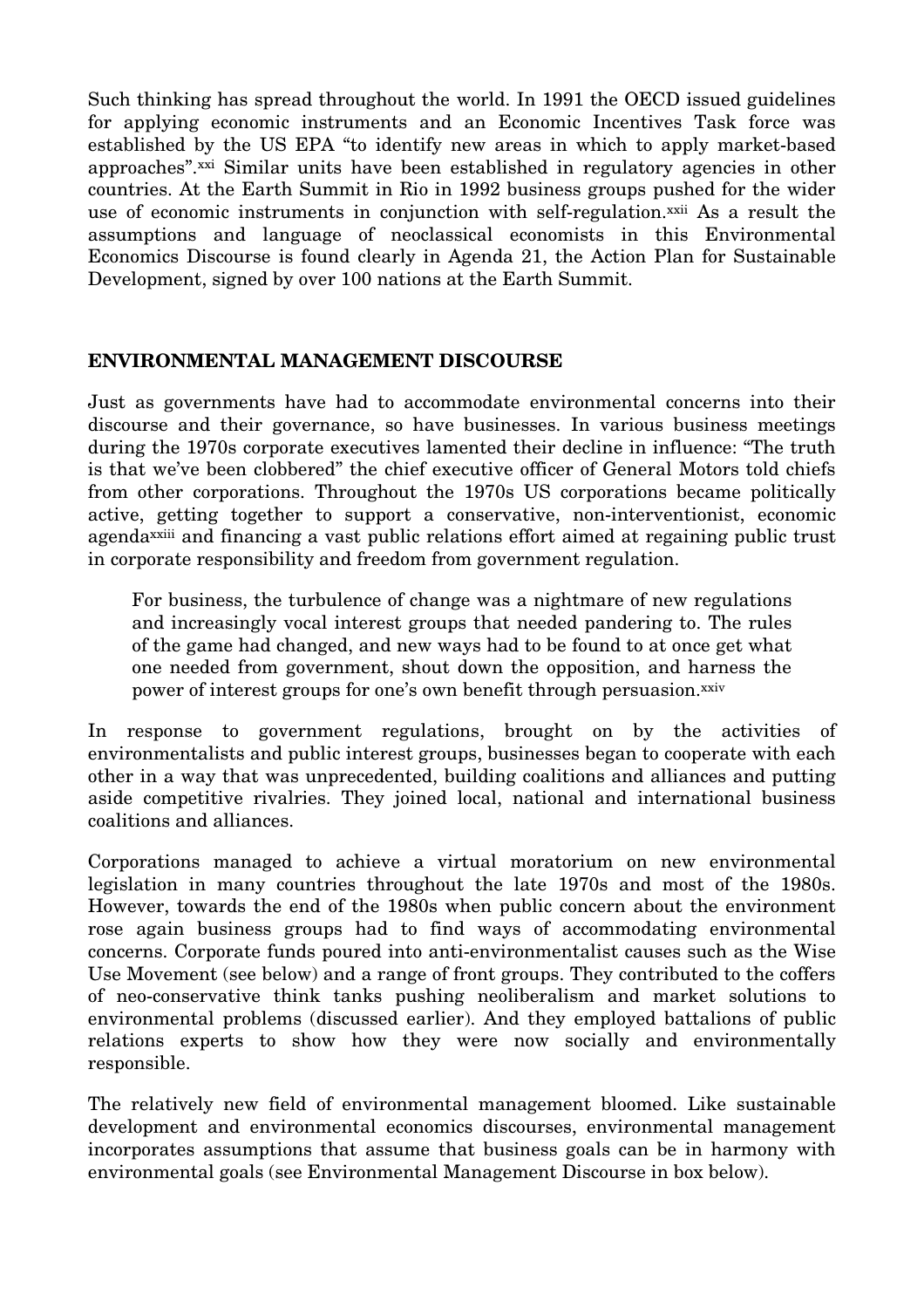## **ASSUMPTIONS OF ENVIRONMENTAL MANAGEMENT DISCOURSExxv**

- 1. The environment should be managed, controlled and dominated by humans for the long-term use of humans.
- 2. Environmental management should be carried out by corporate managers who are generally well-meaning and have the knowledge and resources to provide a stewardship role on behalf of corporate stakeholders.
- 3. Environmental protection and economic growth are compatible so that environmental management is about finding win-win solutions. This means there is little need for regulation of firms, and markets together with the profit motive can be harnessed for environmental protection.
- 4. Traditional management tools can be utilised and extended, for example, total quality management and accounting methods extended to triple bottom line and life cycle analysis.

Environmental management accommodates the environmental challenge by dealing with the worst instances of environmental degradation and, at the same time, utilises a discourse aimed at "deflecting the demands for more radical change". It is therefore aimed at political sustainability rather than environmental sustainability.<sup>xxvi</sup>

Of course there are other related discourses associated with environmental management including those of triple bottom line accounting, stakeholder engagement, risk management and assessment, and green consumerism, which generally share the assumptions shown in the box above. For example triple bottom line accounting seeks to incorporate environmental considerations into company management strategies. In a business context risk management and assessment refers to the risks to the company rather than risks to the environment and considers ways that the environment can be accommodated and managed to reduce such risks.

As a form of political sustainability, environmental management necessarily requires the "management of environmentalists" and other stakeholders too which requires stakeholder engagement. As part of this many businesses have attempted to bring environmentalists into its discourse coalition using various means including donations to environmental groups and causes, joint projects and partnerships, employment and consultancies for individuals.xxvii

## **WISE USE MOVEMENT DISCOURSE.**

The Wise Use Movement got its name from a Gifford Pinchot saying that "conservation is the wise use of resources". Pinchot, an early 20th Century conservationist and head of the US Forest Service, argued for the 'wise use' of natural resources and promoted principles of multiple use, scientific management and sustained yield. Pinchot clearly embraced the environmental management discourse. For him natural resources, like time and money, were limited and therefore should be used wisely. This was in contrast to his friend, preservationist John Muir, who founded the Sierra Club. Muir didn't view nature as something to be used, rather he held nature as sacred, having inherent value outside of its commercial potential. The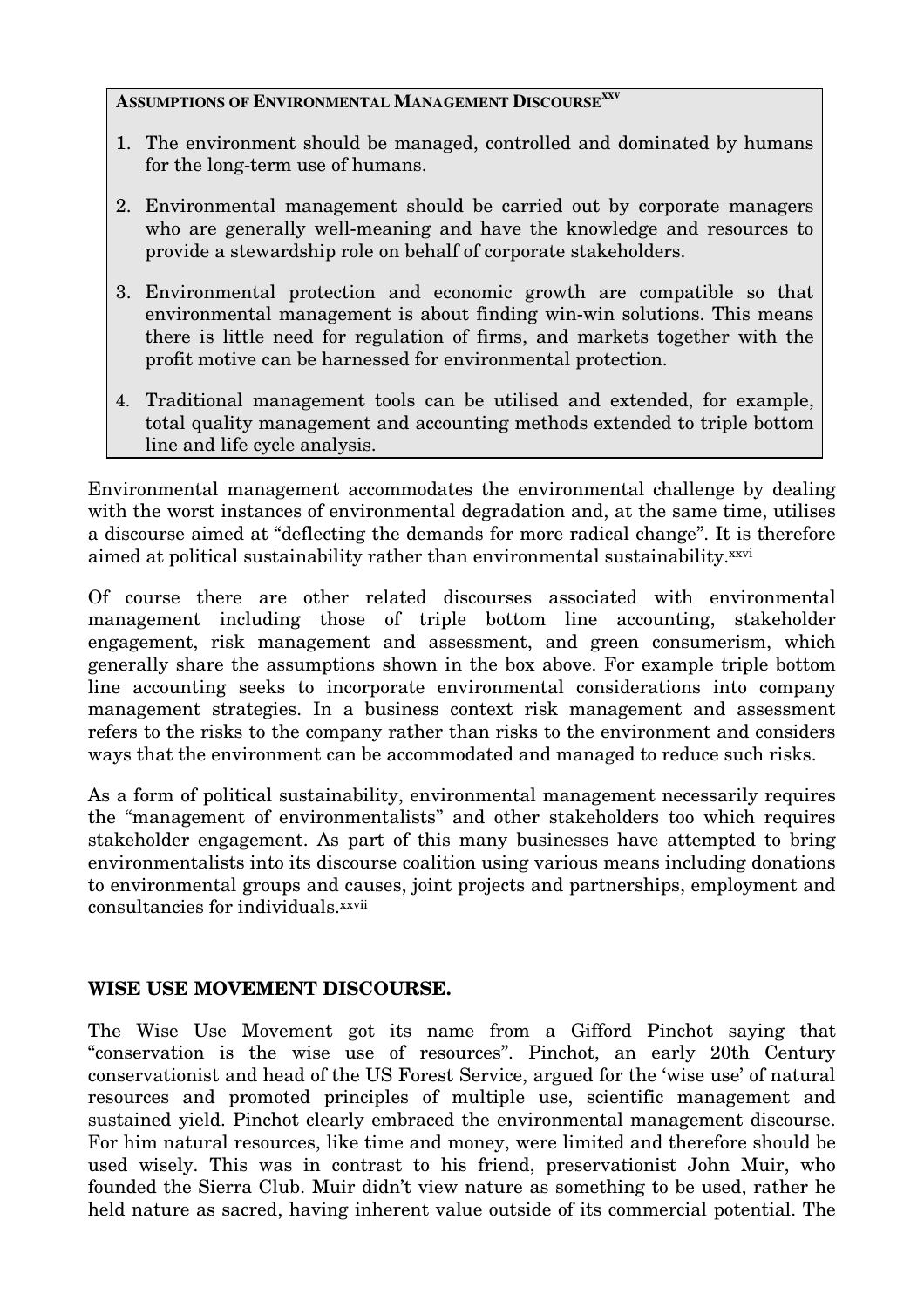two men parted ways over plans to flood the scenic Hetch Hetchy Valley to supply water and electricity to San Francisco. For Pinchot the scheme was a wise use, for Muir it was sacrilege.xxviii

The US-based Wise Use Movement is stage-managed by Ron Arnold and Alan Gottlieb from their base at the Center for the Defense of Free Enterprise, a non-profit 'educational' foundation "devoted to protecting the freedom of Americans to enter the marketplace of commerce and the marketplace of ideas without undue government restriction". There is no formal structure for the movement and cohesion comes from shared enemies (environmentalists) and a few key leaders. Says Arnold, "We provide the Jello mold...The rest of the movement fills it." He sees himself as the Wise Use Movement's thinker and philosopher .xxix

Arnold and Gottlieb formed the Wise Use Movement in 1988 by organising a conference for this purpose. The 250 groups attending the conference included the American Mining Congress, the National Rifle Association, the American Motorcyclists Association and the National Cattlemen's Association, as well as corporations such as DuPont, Macmillan Bloedel, Louisiana-Pacific, Georgia Pacific and Weyerhauser. The conference was co-sponsored by groups such as the National Association of Manufacturers, the United 4-Wheel Drive Association, the Independent Petroleum Association of America, the National Forest Products Association, the American Sheep Industry, Exxon USA and the American Pulpwood Association. Canadian groups attending included the Council of Forest Industries, MacMillan Bloedel, Carriboo Lumber Manufacturers Association, and the Mining Association of British Colombia.xxx

The Wise Use Movement was a broad ranging, loose-knit, coalition of hundreds of groups in the United States which promote a conservative agenda. Many groups within the movement received substantial industry funding and support but the movement preferred to portray itself as a mainstream citizens movement. Indeed its extended membership included farmers, miners, loggers, hunters and land-owners as well as corporate front groups. Local versions of the wise use movement emerged in countries such as Canada and Australia, but they have not had the same impact as the wise use movement has had in the US.

There was a wide diversity within the Wise Use Movement but members shared a dislike of environmental regulations which affected parts of the movement in various ways; by constraining what they could do on private property and how they could use public land and water. Ralph Maughan and Douglas Nilson, academics from Idaho State University, argued that the Wise Use agenda stemmed from an ideology that combined laissez-faire capitalism with "cultural characteristics of an imagined Old West"xxxi (see box below).

### **ASSUMPTIONS OF WISE USE DISCOURSExxxii**

- 1. Human worth should be measured in terms productivity and wealth. Status and power are a reward for hard work.
- 2. Nature is there for the use of humans.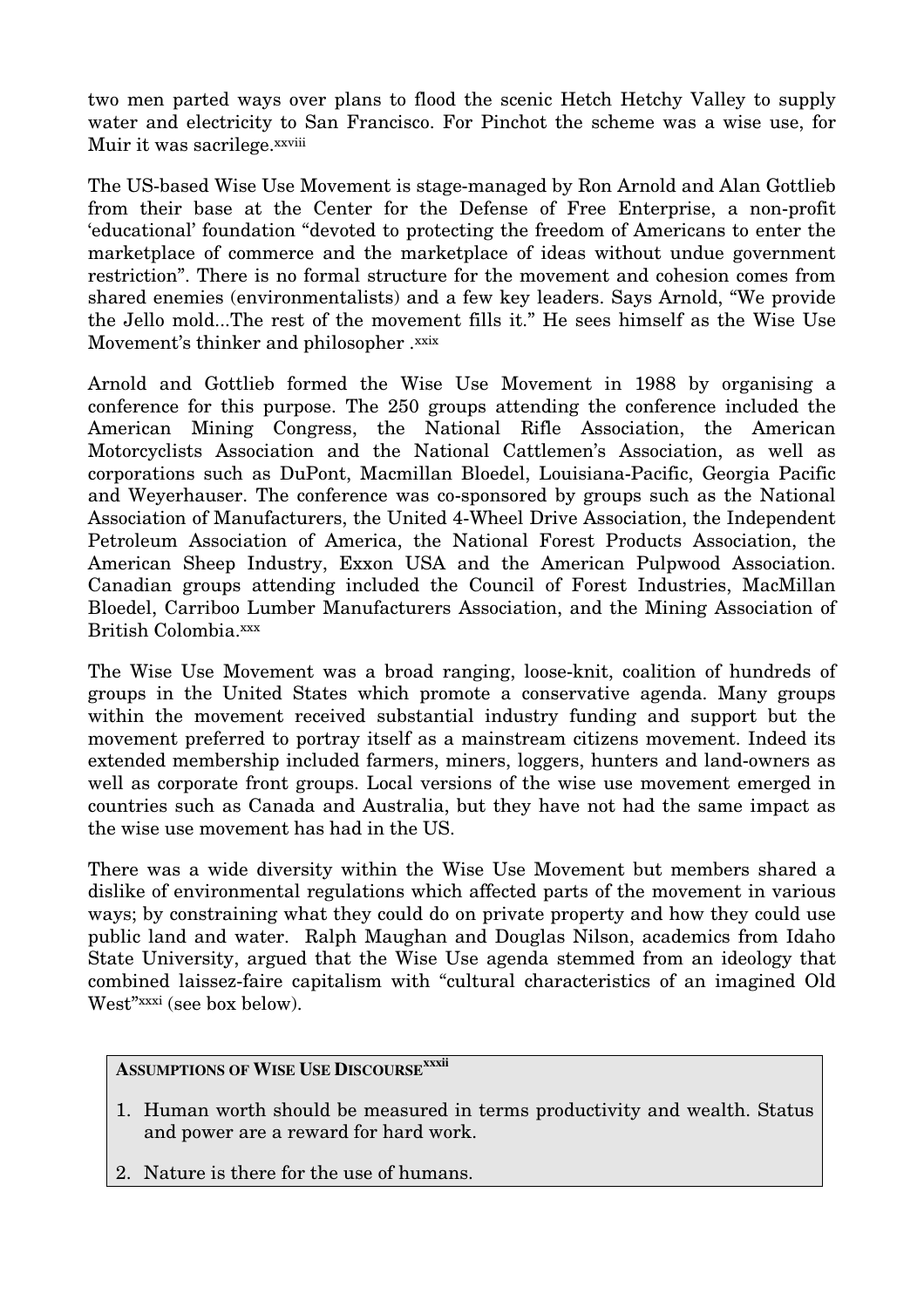- 3. Real wealth derives from extracting and adding value to primary material resources.
- 4. "Productive lands and waters should be owned (or at least controlled) and tamed by producers. Regulations should be kept to an absolute minimum."
- 5. Free markets benefit both producers and consumers and constraints on these free markets should be eliminated.
- 6. Depletion of energy and mineral resources is not the problem that environmentalists make it out to be.
- 7. Government's role is to protect property and property rights.
- 8. The quintessential Western person is self reliant, male, and tough.

The term "wise use" covers two main types of groups;

- (i) those who advocate opening up of public lands for logging, mining and cattle as well as off-road vehicles and motorcycles and
- (ii) those who lobby against any restriction of use of private lands—property rights advocates.xxxiii

Wise use groups in the west of the USA have been dominated by "western ranchers, corporate farmers, and business people whose margin of profit is directly threatened by any fee increases on grazing, water reclamation, and other uses of public lands".xxxiv Meanwhile Wise Use groups in the east also took up the theme of private property rights and their protection. They argued that environmental regulations impeded their ability to develop their land in the way they wanted. Arnold and Gottleib argued that private property rights are sacred. They claimed that the environment movement was "actively destroying private property rights on a massive scale" through preventing people from using their land.xxxv

Whilst the Wise Use Movement was essentially anti-environmentalist they liked to portray themselves as the 'real' environmentalists and their discourse of multiple-use of land and the sanctity of property rights suited corporate interests and became part of the establishment environmental discourse.

## **ESTABLISHMENT ENVIRONMENTAL DISCOURSE**

Although environmentalists set the agenda and were primary shapers of the discourse of early environmental debates, that is no longer the case. The discourses of conservationism, political ecology and deep ecology have little impact in today's public discourse on the environment.<sup>xxxvi</sup> Even more mainstream policy discourses, such as that associated with the precautionary principle, play little role outside of policy documents. Rather, established environmental groups have adopted many elements of discourses outlined above.

Common to all of these environmental discourses that emerged during the 1980s are more generic, overlapping discourses: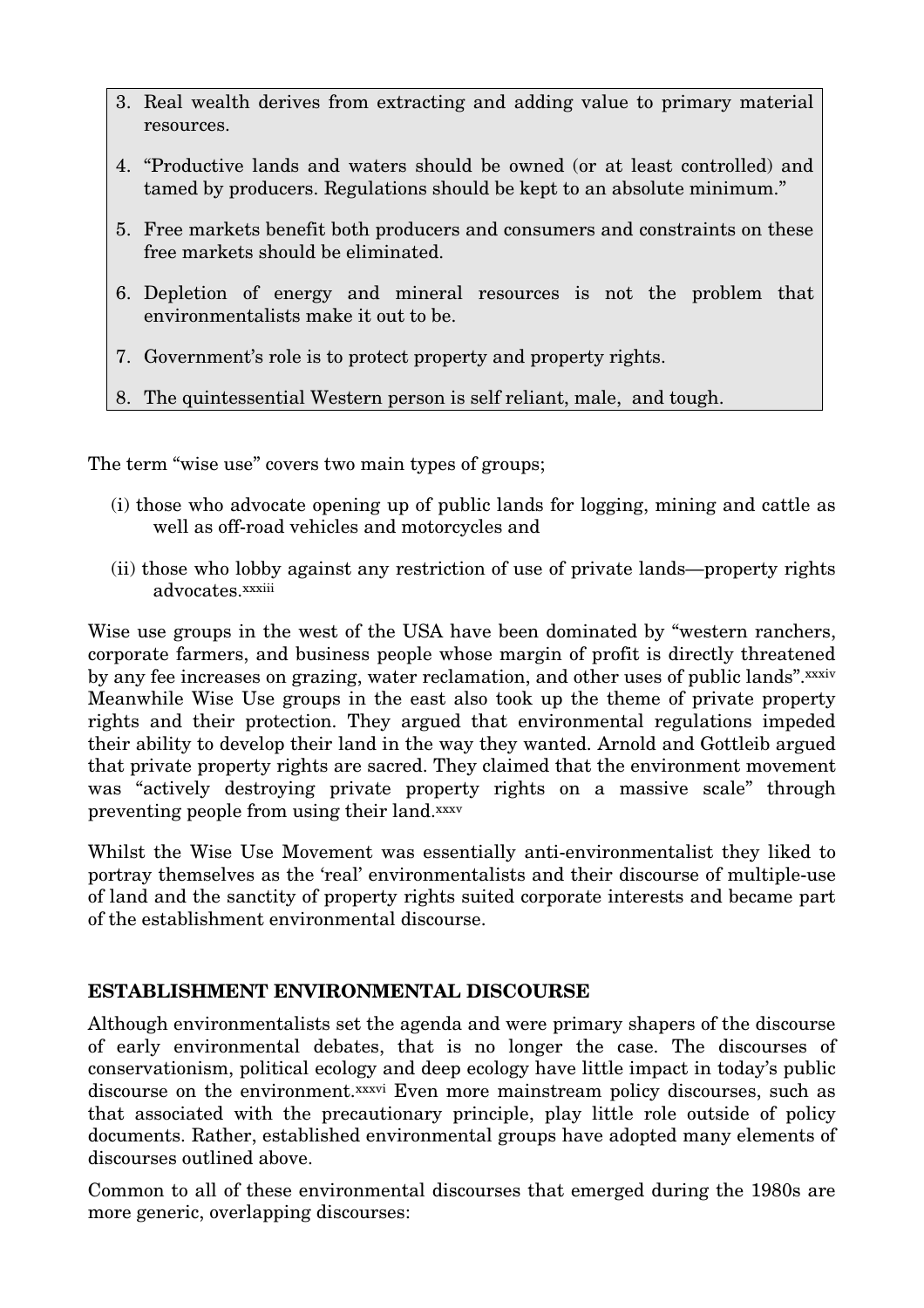#### **COMMON DISCOURSES OF MAINSTREAM MODERN ENVIRONMENTALISM**

- A NEOLIBERAL DISCOURSE where market mechanisms are seen as preferable to government action; property rights are sacrosanct; the environment is an asset that needs to be appropriately valued/priced; decisions are based on an analysis of costs and benefits; and competition, efficiency, individualism, and private enterprise are essential to achieving environmental protection whilst ensuring economic growth.xxxvii
- A DISCOURSE OF ECOLOGICAL MODERNISATION, where technological and scientific knowledge and efficient expert management of resources are seen as the key to solving environmental problems and ameliorating the impacts of economic growth and capitalism. The technological solutions proposed are those that can be undertaken without too much disruption, risk and cost. They tend to be incremental rather than radical. In this discourse 'conservation' involves the control and domination of nature. It is anthropocentric and instrumental rather than ecocentric and ethical. It assumes that environmental and economic interests are compatible and that major environmental problems can be solved within the current industrial/economic development trajectory without radical social or political change.xxxviii

In fact many environmentalists have been persuaded by the rhetoric of free market environmentalism. They have accepted the conservative definition of the problem, that environmental degradation results from a failure of the market to attach a price to environmental goods and services, and the argument that these instruments will work better than outdated 'command-and-control' type regulations.xxxix The US Environmental Defense Fund has been at the forefront of the push for tradeable pollution rights and the Natural Resources Defense Council has also supported them. The Australian Conservation Foundation (ACF) hired economists to enable them to talk the language of neoclassical economics in their negotiations with government over sustainable development policies. And as we will see below, the Nature Conservancy promotes many elements of the Wise Use, Environmental Management and Environmental Economics discourses.

Many environmentalists have willingly accepted that "all possible instruments at our disposal should be considered on their merits in achieving our policy objectives, without either ideological or neoclassically-inspired theoretical judgement."xl In fact the ideological and political shaping of these instruments has been hidden behind a mask of neutrality. Stavins and Whitehead have argued that "Market-based environmental policies that focus on the means of achieving policy goals are largely neutral with respect to the selected goals and provide cost-effective methods for reaching those goals."<sup>xli</sup> Yet the preference for market solutions is obviously an ideologically based one:

Its first pillar comes squarely out of a philosophical tradition that grew from Adam Smith's notion that individual pursuit of self-interest would, in a regime of competitive markets, maximise the social good. That tradition is so firmly embedded in economics by now that most economists probably do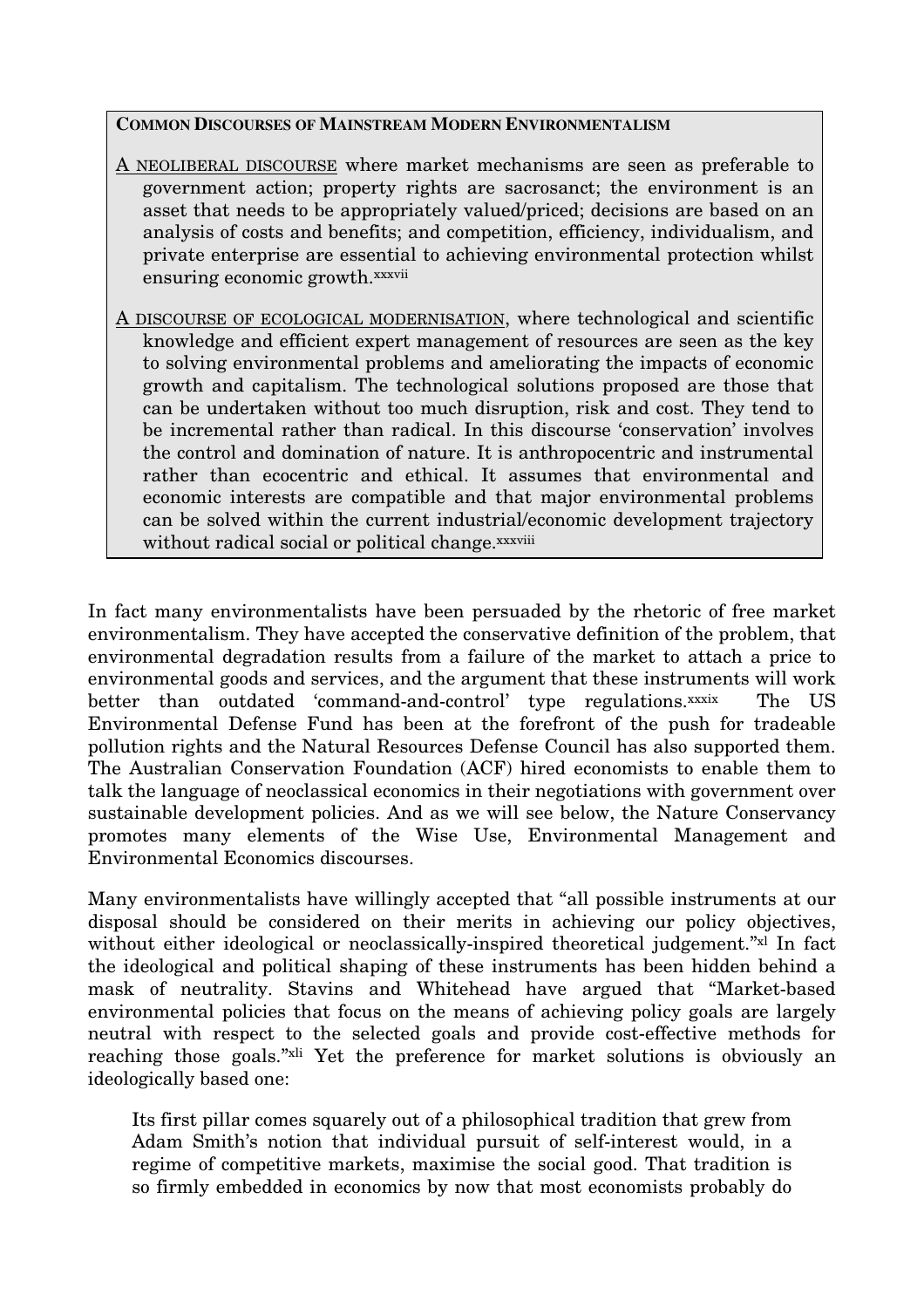not realize, unless they venture out into the world of noneconomists, that it is a proposition of moral philosophy...<sup>xlii</sup>

The promotion of market-based instruments is viewed by many of its advocates as a way of resurrecting the role of the market in the face of environmental failure. Given the workings of the market in reality, and the well-elaborated imperfections and problems associated with it, what is surprising is that neoclassical economics has not only dominated environmental economics but has also increasingly dominated the whole public discussion of sustainable development. In the name of free market environmentalism, conservative think tanks have enabled the conservative, corporate agenda of deregulation, privatisation and an unconstrained market to be dressed up as an environmental virtue.

This adoption of mainstream discourse by environmentalists can be explained in various ways:

- *Institutionalisation* As advocacy groups grow they become more professionalised, bureaucratic, centralised and moderate. They hire people on the basis of their professional skills and qualifications (in terms of management, fund raising, public relations etc) rather than their commitment to the environmental cause. Their discourse becomes more aligned with professional environmental bureaucrats in government and business.xliii
- *Strategy* Environmentalists feel that they have to adopt these discourses in order to be taken seriously in the policy arena and to have a voice in the public debate.xliv In particular, participation in consensus processes, such as round tables and working groups require the adoption of common discourse.
- *Cooption and Marginalisation* Some environmentalists are coopted into the dominant discourse coalition and others who cannot be coopted are marginalised.xlv

Although many mainstream environmental groups have joined the dominant discourse coalition, many environmental and anti-globalisation activists, environmental justice groups and resident action groups have not. And those that have joined still retain some of the rhetoric of deep ecology and ecocentrism as they attempt to bridge their various constituencies. The development of the environmental justice movement means that a "populist discourse" which portrays "global capitalism, transnational corporations and colonial powers as villains" also has some currency and is in fact gaining renewed vigour from the growing anti-globalisation movement.<sup>xlvi</sup>

Nevertheless some of the most established and successful environmental organizations in the world have indeed joined the dominant discourse coalition. And some, like The Nature Conservancy (TNC), consciously promote its values.

#### **CASE STUDY - THE NATURE CONSERVANCY**

In terms of size and wealth, TNC seems to be the most successful environmental organisation in the world. It has 3,200 employees in 528 offices across the US and in 30 countries.xlvii In 2002, the total revenue for TNC was close to a billion dollars (up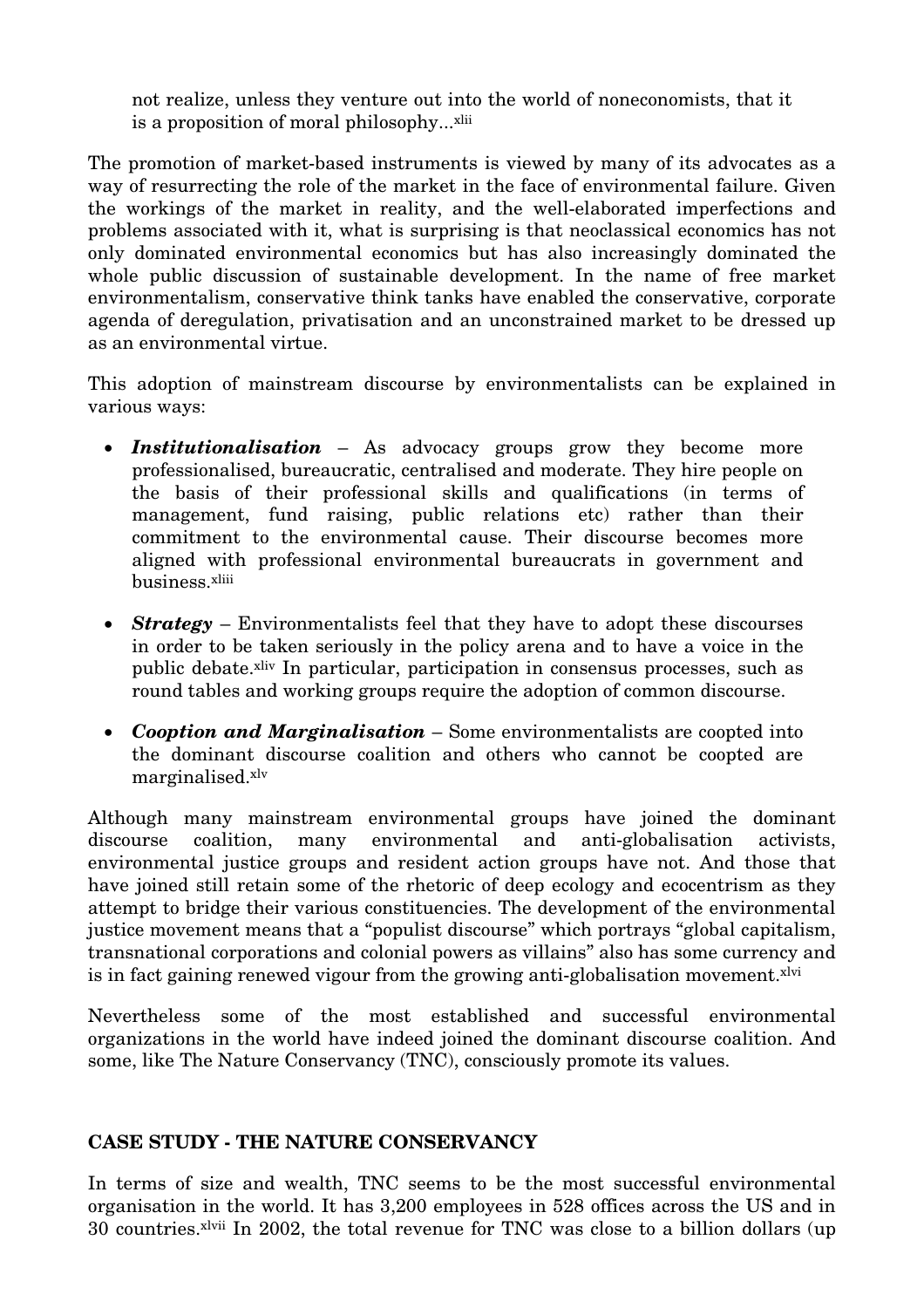from \$547 million in 2001). This included over \$655 million from donations (\$225 million from corporations), grants and dues, \$105 million from government consulting fees and other payments, and another \$182 million from sales of land. Its total assets including nature preserves are now valued at over \$3 billion. It is US-based but operates all over the world, particularly in Latin America, the Caribbean and Asia/Pacific.xlviii It claims to have 'protected more than 14 million acres in the United States, and an additional 80 million acres worldwide'.xlix

TNC protects areas by purchasing them and then exercising its property rights, which may include managing the area or trading it for another area that needs preserving. In recent years, "more stress is being put on techniques that keep land in private ownership, such as conservation easements, leases, and cooperative agreements".l An example is an agreement with forestry corporation Georgia-Pacific to jointly manage 21,000 acres of hardwood forest in North Carolina. In return for a Georgia Pacific's promise to conserve 6,000 acres of land along a river, TNC helps manage its timberlands in the area.<sup>li</sup>

TNC relies on corporate donations and individual subscriptions just as the Wise Use Movement does and they have many corporate donors in common. TNC's 1900 corporate sponsors include ARCO, BHP, BP, Chevron, Chrysler, Coca-Cola, Dow Chemical, DuPont, General Electric, General Mills, General Motors, Georgia-Pacific, McDonalds, Mobil, NBC, Pepsi-Cola, Procter and Gamble, Toyota, and Pfizer. Each state chapter has a Corporate Council for the Environment made up of corporate associates. Some of these companies, including Monsanto, make up TNC's International Leadership Council.<sup>lii</sup> And on occasion corporations lend executives to TNC as in the case of Georgia Power which loaned Gordon Van Mol, for its External Affairs Department to be a member of TNC's development team for a year. Iiii

In return for corporate support TNC promises corporate donors publicity as corporations that care about the environment. For example the Indiana branch offers members of its Corporate Council for the Environment the opportunity to be listed on stationary, named in advertisements in magazines and newspapers across Indiana, and mentioned by radio stations, as well as listed in the TNC Annual Report.liv Corporations hope that such donations and the accompanying publicity will improve their reputation with the community and consumers and consequently 'translate into greater shareholder value.' lv

#### **Neoliberal Discourse**

TNC's market-based approach to conservation helps to promote property rights and free enterprise as well as provide PR to individual companies. Rather than lobbying the government to implement regulations to ensure the environment is protected, or highlighting the activities of those same corporations in degrading the environment, TNC uses the market to purchase the land it wants to protect. According to former CEO John Sawhill:

We have made a conscious strategic decision to rely on individual donors and not become too heavily dependent on government, because we want to be clearly identified as a private organization, one that is financed privately and uses free-market techniques. We think of ourselves as Adam Smith with a green thumb.<sup>lvi</sup>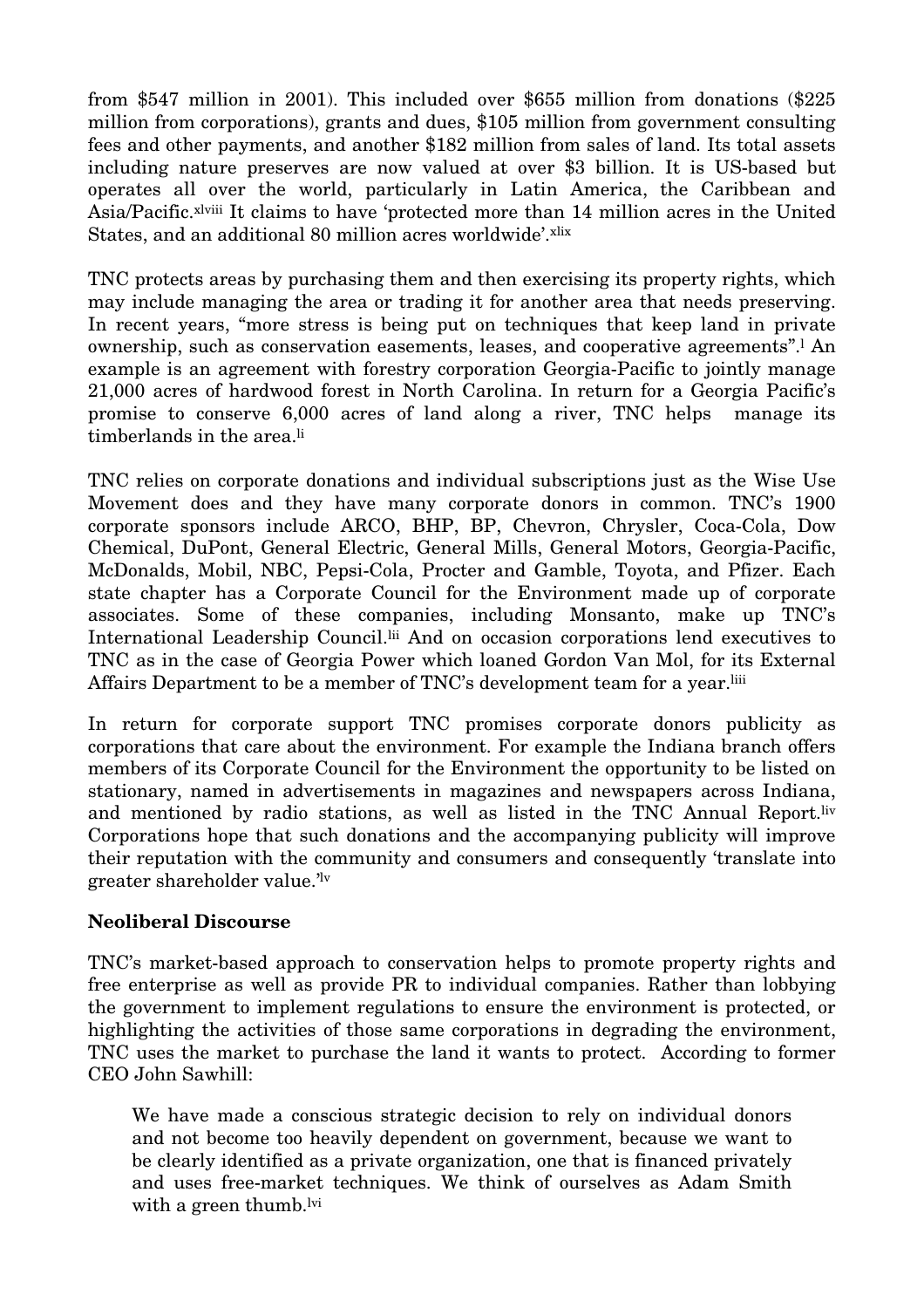TNC is conscious of its role in providing environmentalist support for the free market cause. It calls itself 'Nature's real estate agent' and indeed it has traditionally employed real estate agents in its top ranks.lvii For example former TNC president Bill Blair had been a deputy assistant secretary in the State Department and chairman of a real estate agency. Sawhill used the language of free-market advocates in talking about TNC's 'market-oriented strategy' and 'conservation through private action'.lviii

TNC helps property-rights advocates not only by demonstrating that property rights can be used to protect the environment, but also by championing an approach that doesn't reduce the rights of the property owner to do what they want with their property. An executive from Consolidation Coal Company, which had donated 8000 city acres to TNC worth tens of millions of dollars, said of TNC: 'They acquire land for, I believe, a very good purpose, but do so within the framework of the free-market system. They do not seek to change the law or public opinion so as to deprive individuals or businesses of their just property rights.' lix

TNC provides a useful example to free-market advocates in their arguments for market-based solutions to environmental problems.<sup>1x</sup> It represents the free enterprise, corporate autonomy, and small government agenda of a conservative think tank but with the bonus that they have sound environmental credentials. In an article on TNC in the business magazine *Forbes*, Morgenson and Eisenstodt claim that self interest can be used to protect the environment: "Instead of seeking to curb the profit motive and freedom of individual choice, we would do well to stimulate them both in ways that let the free market reconcile the industrial revolution with the age of environmentalism".lxi

Conservative think tanks have sought to have the conservative, corporate agenda of deregulation, privatisation and an unconstrained market dressed up as an environmental virtue. TNC is a great example for them. For example, Terry Anderson argues that the fight between loggers and environmentalists over government-owned forested areas should be solved by putting them up for auction. Environmentalists could bid against timber companies, and in this way environmentalists would have to face up to the costs of conservation. He gives TNC as a precedent for this type of activity.lxii The Heritage Foundation also cites TNC, along with US Ducks Unlimited and National Wild Turkey Federation (both organisations primarily made up of hunters who protect habitat in order to have enough birds to kill), as a good example of how private cooperative efforts are protecting the environment.<sup>lxiii</sup>

*Realty Times*, in an article headlined 'Nature Conservancy Conserves the Right Way', argued that 'the good news is that reasonable environmentalism and the rights of property owners can co-exist... rather than tell other people what to do with their land, the Conservancy has a better idea...' Stroup and Shaw argue that the 'beauty of such private efforts is that people who do not care for ducks or egrets need not pay for their upkeep, as taxpayers do when the government is in control.' $^{\mathrm{txiv}}$ 

Organisations such as the Center for Private Conservation (CPC) argue that environmental groups who call for the creation of national parks are asking others to pay the price of what they want and their unwillingness to use their own money for this purpose shows that they shouldn't be taken seriously.lxv TNC however uses the market rather than the political process and this is where, according to free-market proponents, environmental choices should be exercised: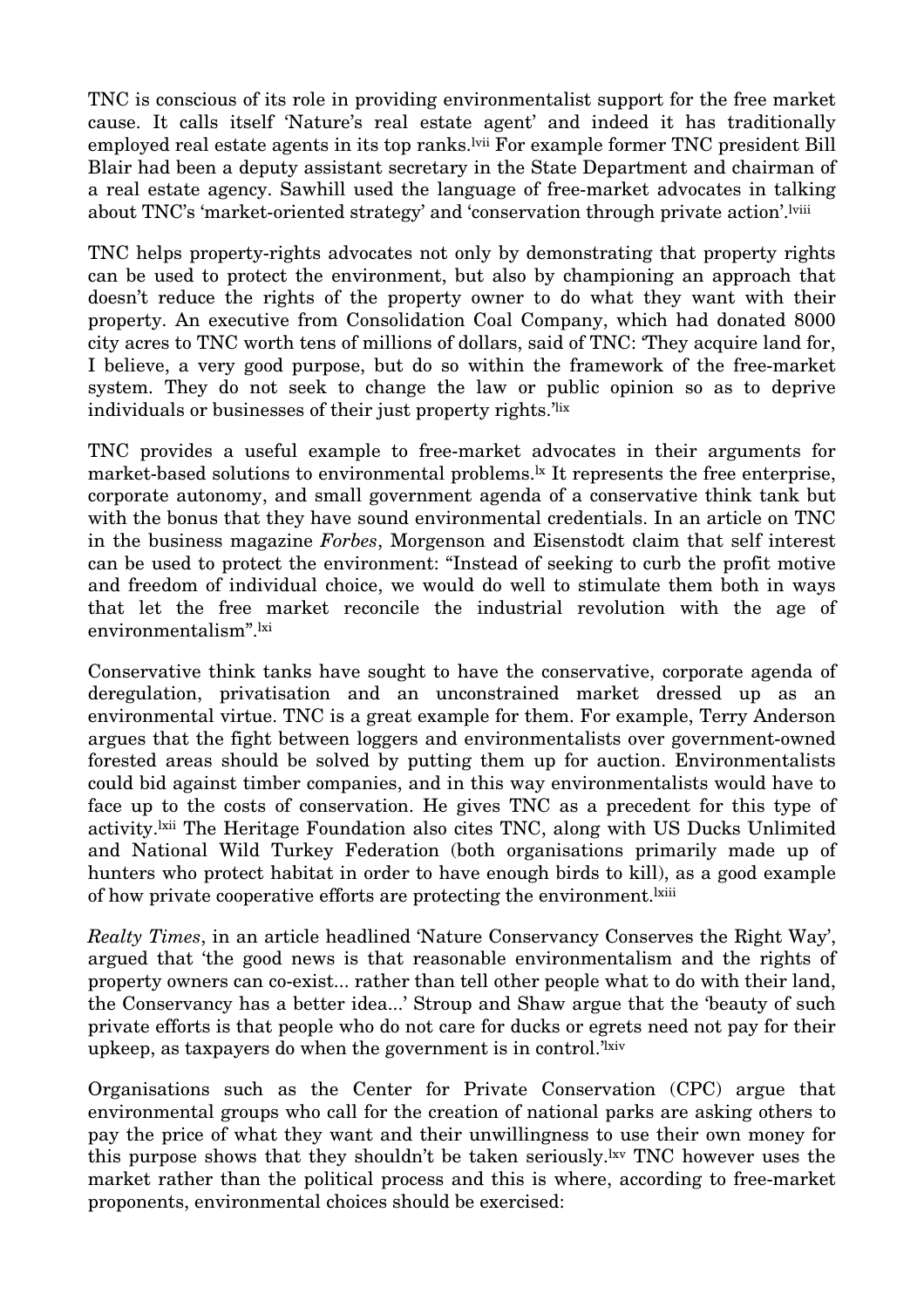For those who don't like chemicals, more and more stores are offering organic pesticide-free produce, and even Wonder Bread is made with unbleached flour and no preservatives. Vegetarians and meat-eaters shop side-by-side with no rancor….Milk, for example, is sold as whipping cream, half-and-half, whole, 2 percent, 1 percent, nonfat, powdered, and evaporated milk, and is also made into many varieties of yogurt, ice cream, and cheese. Yet you never see anyone chaining themselves to the milk counter demanding more ice cream or suing a dairy to force it to make cheese instead of yogurt. kvi

## **Ecological Modernist Discourse**

The private market strategies engaged by TNC clearly fit within ecological modernist discourse. They deflect attention away from arguments that we are facing a '*socio*– economic crisis' and suggest that all that is required to protect the environment is good management by private owners; that major environmental problems can be solved within the current industrial/economic development trajectory without radical social or political change.

TNC seeks out win-win solutions that ensure economic growth and environmental protection are compatible so that there is no need for regulation of firms, and markets—together with the profit motive—can be harnessed for environmental protection. It finds this approach is attractive to donors because it means that it does not advocate social change or sue those who don't obey environmental laws or draw media attention to environmental problems. TNC will accept donations from any company no matter what their record on the environment, no questions asked. What is more TNC is a safe vehicle to invest in because it will not turn around and expose a corporation's dirty record or damaging activities: rather it aims 'to forge strong productive partnerships based on mutual benefit and trust'.lxvii

Whilst TNC seeks to preserve areas of forest, for example, it does not publicly speak out against practices such as clear-cutting. It preserves areas of land for grizzly bears but it does not oppose hunting or developments that endanger those bears and destroy their habitat.lxviii Hunting is even allowed on some of TNC's own land and TNC officers acquiring land may go hunting with potential donors as part of the negotiation process.

TNC takes a narrow reductionist/managerialist approach to conservation. It embraces a form of managerialism that views the environment as something to be managed rather than conserved or saved. Management is best undertaken by managers who supposedly have the knowledge and resources to provide a stewardship role. Ixix TNC's approach is anthropocentric and instrumental rather than ecocentric and ethical as is clear in Sawhill's statements:

Some people at the Conservancy think our customers are the plants and animals we're trying to save, but our real customers are the donors who buy our product, and that product is protected landscapes… They like the fact that we use private-sector techniques to achieve our objectives, that we protect the environment the old-fashioned way: we buy it.<sup>lxx</sup>

(But, in fact, the old-fashioned way to protect the environment was for the commons to be protected collectively, not through purchase!)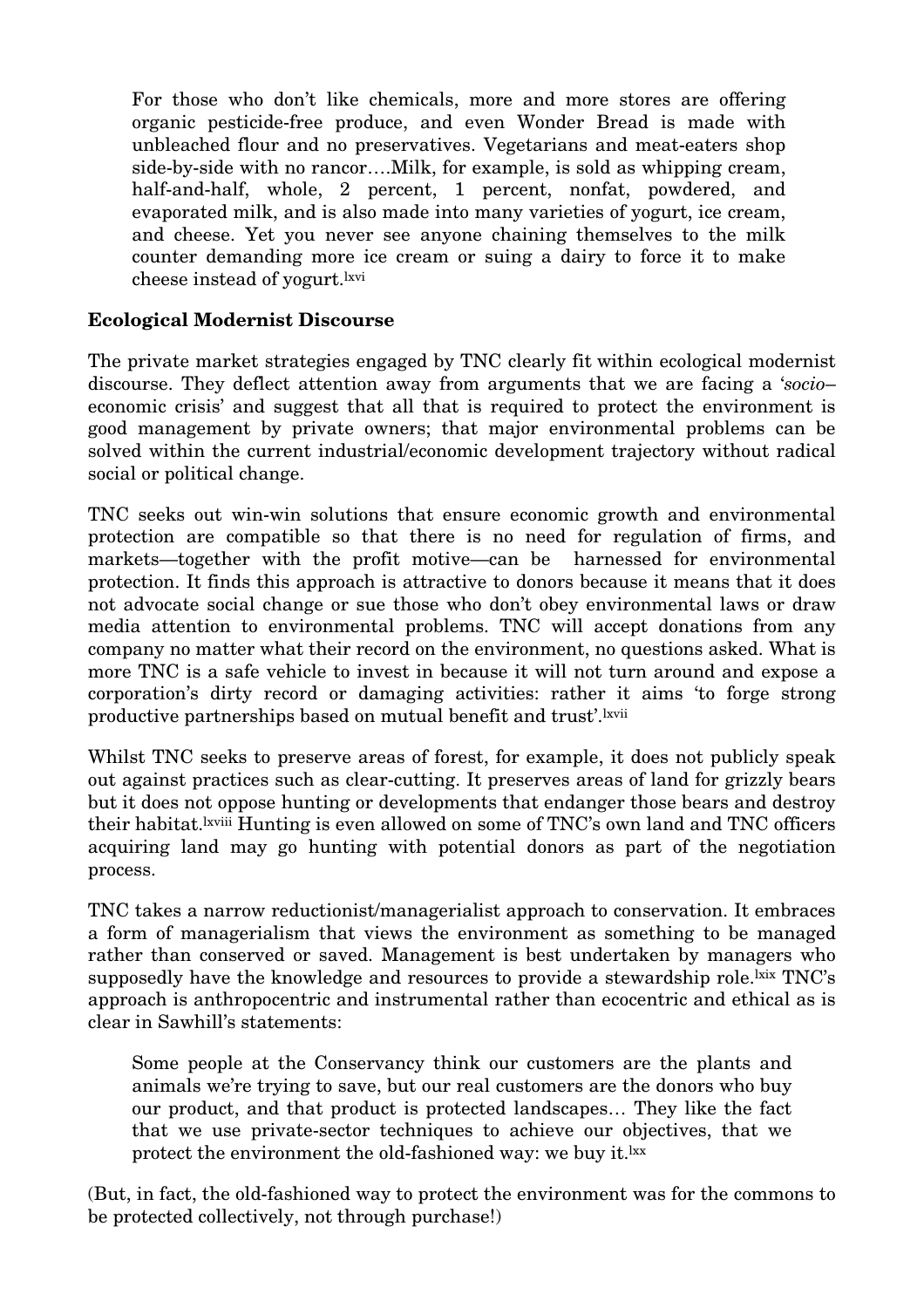Like the Wise Use Movement TNC takes a similar multiple-use, private property rights approach to conservation. The solution to environmental problems is not to halt environmentally damaging economic activity in sensitive ecosystems but to utilise technology, science and environmental management to enable economic activity to coexist with nature.

TNC works with loggers and ranchers to promote 'sustainable' forestry and grazing in conservation areas, thereby endorsing the concept of 'multiple use'. For example the Wyoming TNC has got together with the Montana Stock Growers Association and the Wyoming Stock Growers Association as well as the National Cattleman's Beef Association, Children for the West and others to produce a booklet for children entitled "Ranching for Nature" which "showcases grasslands and grazing animals both domestic and wild."

Two TNC programs promote the idea of multiple use, more usually associated with the Wise Use Movement. One is the Last Great Places program which aims to "show that economic, recreational, and other development can be compatible with preserving nature."lxxi It integrates economic development such as farming, forestry and ranching with conservation. The other TNC program is the Center for Compatible Economic Development (CCED), established in 1995, to "provide a vehicle for multiplying these efforts on an international scale".<sup>lxxii</sup> CCED's home page is hosted by the Corporation for Enterprise Development (CFED). CFED's goal is to "create incentives and systems to encourage and assist all American individuals and families to acquire and hold assets".

Timber companies such as Weyerhaeuser and Georgia-Pacific are allowed to log on TNC preserves in several states.lxxiii "Nearly half of the 7 million acres that the conservancy said it is protecting in the United States is now being grazed, logged, farmed, drilled or put to work in some fashion. The money earned from such activities – about \$7 million this year".lxxiv

However the TNC argues that it is not promoting "working" landscapes for the money and indeed the \$7 million it earns from these activities represents less than one percent of the group's annual income. Rather TNC is concerned with providing examples of private, multiple-use conservation. In some cases it is even paying ranchers and farmers to continue working the land, but in a more environmentally sound way.lxxv

Morgenson and Eisenstodt claim that since TNC allows oil drilling and other corporate activities to take place on its land, it proves that "commercial and environmental interests can coexist". They give the example of the Welder Wildlife Foundation in Texas where 7,800 acres incorporate an active oilfield and a cattle ranch which help to finance the wildlife management.<sup>lxxvi</sup>

#### **COMPROMISE AND CRITICISM**

TNC's partnerships with forestry and paper companies and ranchers have led to criticisms that TNC is too ready to compromise environmental values. Whilst environmental groups have been lobbying for national parks in New England, TNC has done deals with a number of paper companies involving almost a million acres of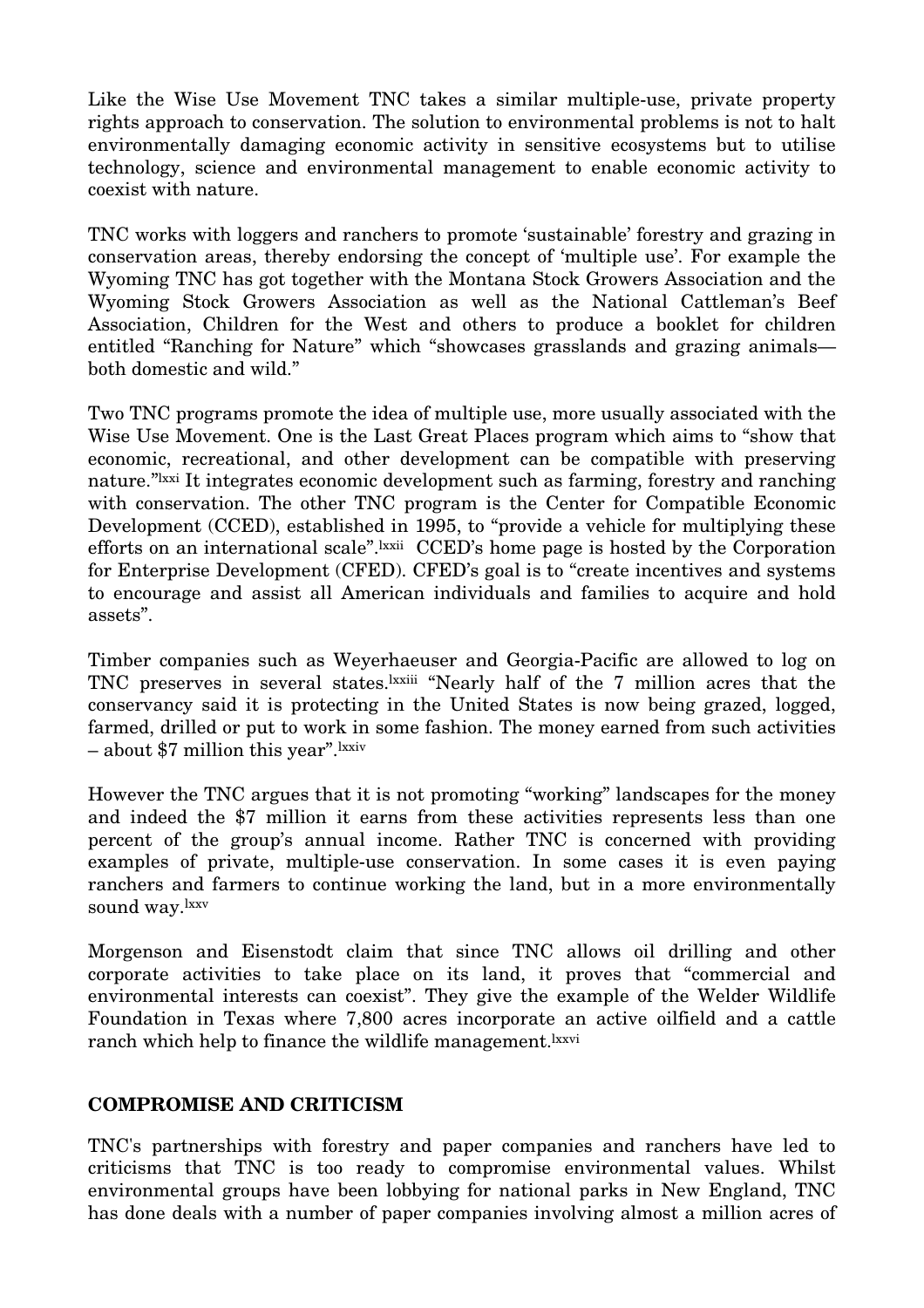forests in Maine and New Hampshire.lxxvii Most of the land involved in the various deals continues to be logged, although TNC claims that 'sustainable' forestry is being practiced.lxxviii The forestry industry and many local people prefer such a solution because national parks would preclude forestry as well as restricting motorised access. However the easements that these deals incorporate to protect a portion of the land may be stopping development of the land but not protecting their wilderness values.

Jym St. Pierre, director of Restore in Maine, argues that: 'These aren't "forever wild" easements… Some people call them "forever logging" easements' because the timber companies are replacing native forests with plantation style forests that feature monocultures and therefore biodiversity is not being protected.<sup>lxxix</sup> However TNC likes easements because they are cheaper than buying the land outright, the land does not have to be managed by TNC staff, it can continue 'to contribute as an economic enterprise' and the 'private owner (rather than the state agency) takes on the responsibility for maintaining improvements.'<sup>1xxx</sup>

In one example of multiple use, Mobil Oil Corporation gave TNC an area of land where they had been drilling for oil because it was no longer productive enough for them. The land was significant because it was "the last known breeding ground on Earth for one of North America's most endangered birds" – the Attwater prairie chicken. However TNC drilled new natural gas wells and grazed cattle on the area so as to make a healthy income from the land – over \$5 million between 1995 and 2002.lxxxi Spokesperson Niki McDaniel argued that TNC couldn't overlook the opportunity to "raise significant sums of money for conservation… maybe it's time we all took a walk in the oilman's shoes".lxxxii

The TNC argued that these activities would not harm the prairie chickens and called the area a "working" landscape where commerce and conservation could coexist harmoniously. However environmentalists disagreed arguing that it was the risk of accidents associated with the gas extraction and pipeline that threatened the prairie chickens and that it was such developments that had put the prairie chickens on the endangered lists in the first place.<sup>[xxxiii</sup> The number of prairie chickens did indeed decline to less than half the original number and the TNC's Texas-based science director admitted in an internal report that TNC activities on the land had subjected the birds to a "higher probability of death". Ixxxiv

In 1999 its Arizona branch sided with the livestock industry in a coalition called the Arizona Common Ground Roundtable, 'dedicated to helping save Arizona's diminishing grasslands'. It called for more government subsidies to ranchers using public land and 'reform' of the Endangered Species Act (ESA). TNC defended this position by arguing that the laws were forcing ranchers to sell their private land for housing subdivisions and other developments that would fragment the grasslands and open spaces.lxxxv The Roundtable was held up as a prime example of environmental conflict resolution with TNC arguing: 'Americans are tired of hearing about confrontations in the environmental area. They would prefer organizations with environmental goals utilize the strengths of one another and work toward the common goal of environmental protection.'<sup>1xxxvi</sup>

Nevertheless 18 environmental groups put their opposition in writing to the TNC:

Preserving open space, however, is not the be-all and end-all of environmental protections. It is also absolutely necessary to preserve clean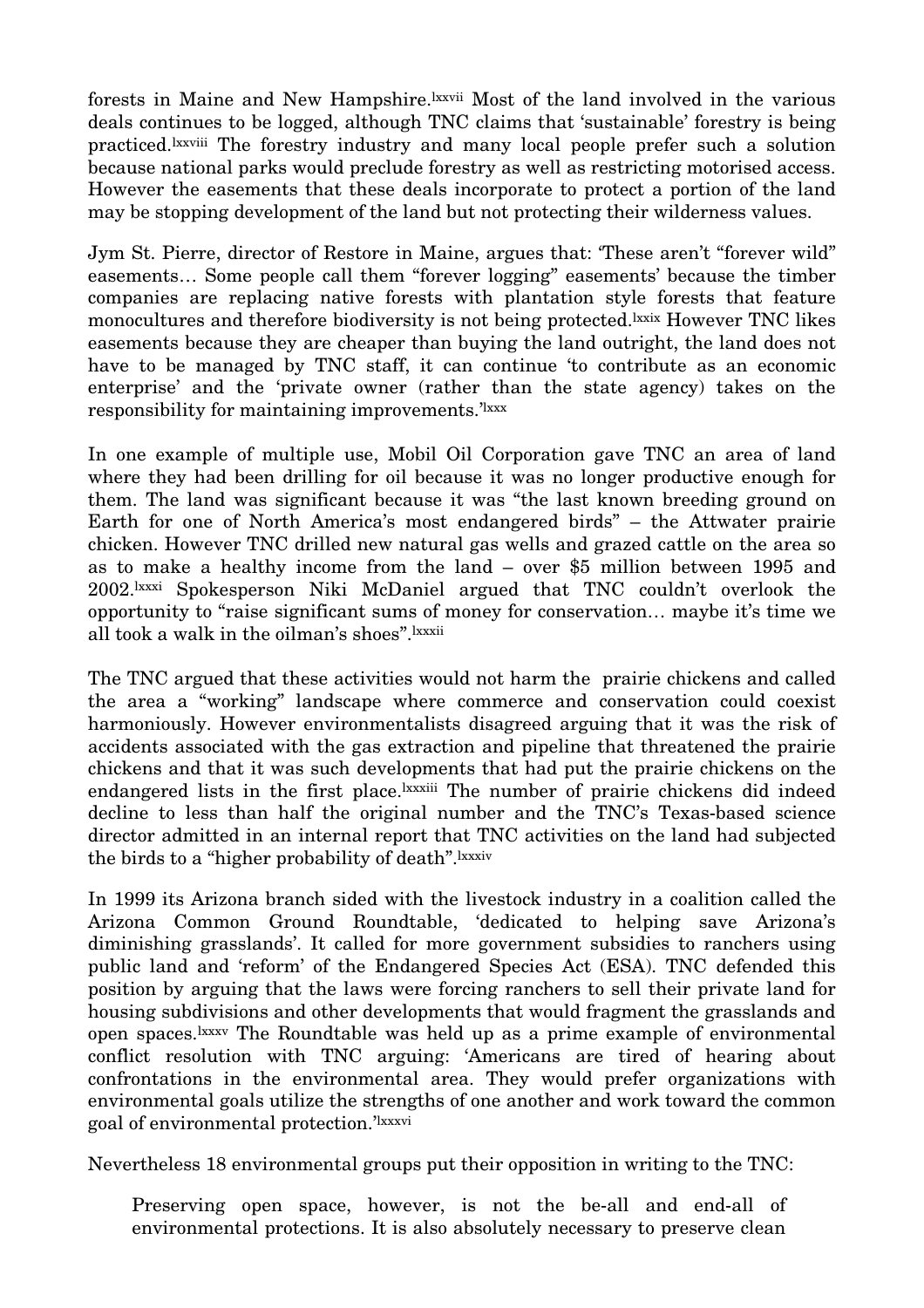water, recreational opportunities, wildlife habitat, and endangered species. lxxxvii

The groups argued that the ESA was not causing extra costs to ranchers although ranchers often blamed it for their troubles. However grazing was causing declining water quality, damaging ecosystems and endangering species. They pointed to a study done in partnership with TNC scientists that found that livestock grazing threatened a third of all species listed as endangered by the US Fish & Wildlife Service, the National Marine Fisheries Service, and TNC. It was only marginally behind development as a national threat and a Forest Service report found that in Arizona it was the main threat to species.<sup>lxxxviii</sup>

A former TNC science director, Jerry Freilich, also recognises that the pounding hooves of cattle degrade fragile environments and claims that in 2000 he was pressured and physically bullied by his boss at TNC to sign documents certifying that specific cattle ranches, which he had never visited, were environmentally sound. (He signed and subsequently resigned and made a complaint to the police. His complaint led to a settlement with TNC a year later.) All but three of the remaining 95 scientific staff at TNC headquarters were subsequently dispersed to branch offices or reassigned to a new organization that services TNC and sells TNC biological data.<sup>lxxxix</sup>

TNC even markets "Conservation Beef" with the message to consumers that their "purchase will help save the great Western landscapes for future generations".xc Ranchers who raise the beef for this program have development restrictions on their grazing land and follow 'stewardship plans' that they have put together themselves based on guidelines provided by TNC. The Madison Valley Ranchlands group, made up of Montana ranchers, monitors the program.<sup>xci</sup> This self-monitoring by vested interests does not engender confidence in the stewardship.

## **CONCLUSION**

The TNC is not a typical environmental group and some might say that it is more like an environmental business than a an environmental advocacy group. However it does represent the leading edge of a trend amongst the more institutionalised mainstream groups to embrace the dominant business-oriented environmental discourses. TNC is more aware and open than most groups about its acceptance of the assumptions and philosophies embedded in those discourses. However, other groups that still purport to be motivated by environmental ideals are also drifting towards uncritically accepting the same assumptions as they increasingly adopt elements of the neoliberal and ecological modernisation discourses.

The concept of 'sustainability', promoted by the environmentalists of the 1960s and 70s, is being replaced by a commodified, privatised, anthropocentric, utilitarian free market version of sustainable development.

Far from being a neutral tool, the promotion of market-based instruments is viewed by many of its advocates as a way of resurrecting the role of the market in the face of environmental failure. They claim that economic instruments provide a way that the power of the market can be harnessed to environmental goals. They serve a political purpose in that they reinforce the role of the 'free market' at a time when environmentalism most threatens it.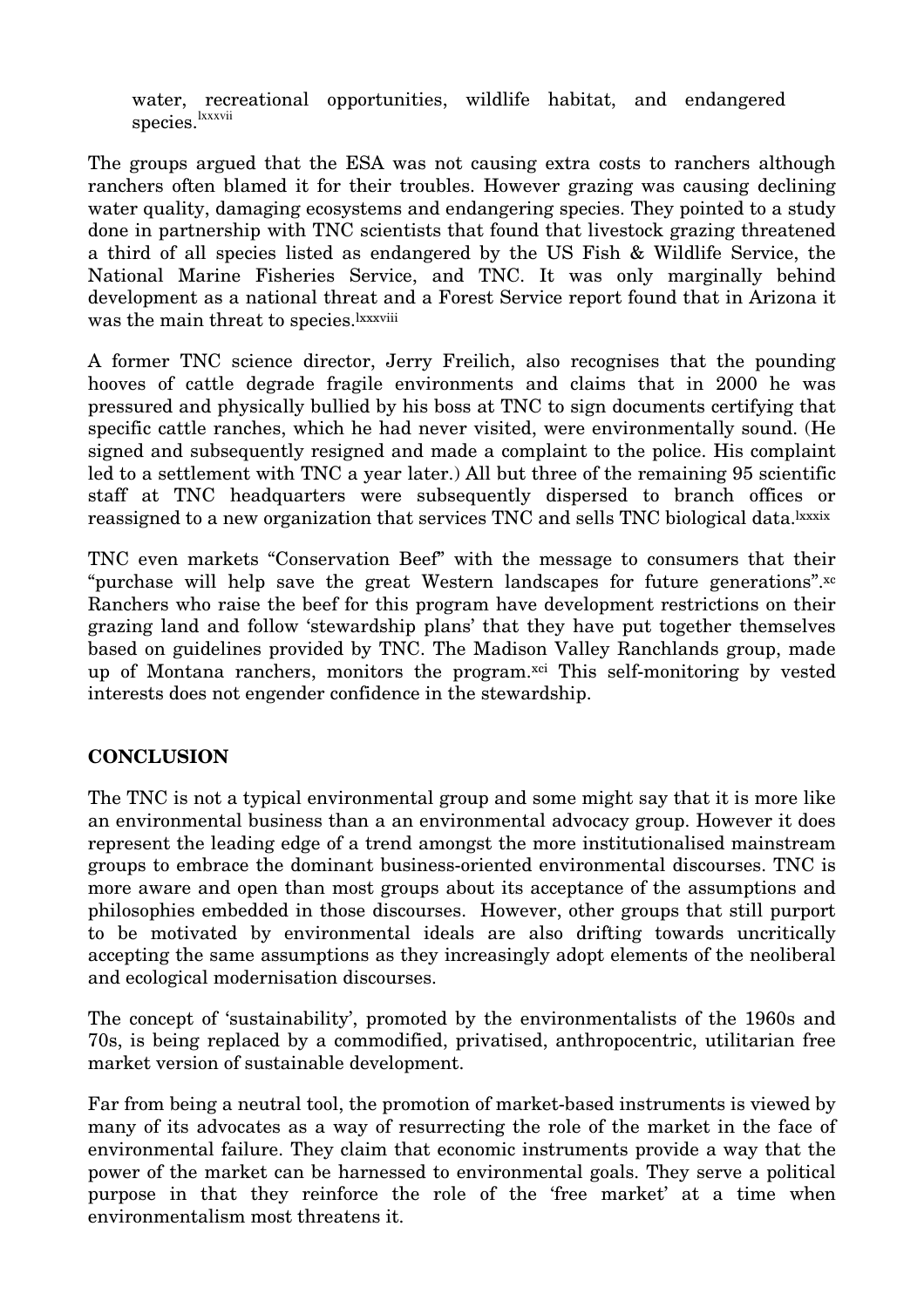Market-based measures grant the highest decision-making power over environmental quality to those who currently make production decisions now. A market system gives power to those most able to pay. Corporations and firms rather than citizens or environmentalists will have the choice about whether to pollute (and pay the charges or buy credits to do so) or clean up. Tradeable pollution rights mean that permission to pollute is auctioned to the highest bidder.xcii Very polluting or dirty industries can stay in business if they can afford the pollution charges or can buy up credits. In this way, companies can choose whether or not to change production processes, introduce innovations to reduce their emissions or just pay to continue polluting.

Yet the market, far from being free or operating efficiently to allocate resources in the interests of a globalising society, is dominated by a relatively small group of large multinational corporations which aim to maximise their private profit by exploiting nature and human resources.

Groups like TNC which embrace the neoliberal and ecological modernisation discourses are not only ignoring the power and equity dimensions of current social institutions and capitalist culture but are endorsing and facilitating them. They are granting legitimacy to the primacy of the profit motive and property rights thereby compromising environmental protection and the long-term future of the planet. They are denying the essential conflicts and contradictions between economic growth and environmental protection. They are also party to the marginalisation of those environmentalists who seek the ethical, political and social changes necessary to preserve rather than manage the environment.

iv Sharon Beder. 'Activism Versus Negotiation: Strategies for the Environment Movement.' Paper presented at the Ecopolitics V. Centre for Liberal and General Studies, UNSW, Sydney. 1992

<sup>i</sup> David L. Levy. 'Environmental Management as Political Sustainability.' *Organization & Environment* 10 (2). June, 1997

ii Daniel Egan. 'The Limits of Internationalization: A Neo-Gramscian Analysis of the Multilateral Agreement on Investment.' *Critical Sociology* 27 (3). 1 October, 2001

iii Sharon Beder. *Global Spin: The Corporate Assault on Environmentalism*, 2nd edn. Devon: Green Books. 2002; Levy. 'Environmental Management as Political Sustainability.'

<sup>v</sup> {World Commission on Environment and Development, 1990 #172}, p. 81.

vi George Hoberg. 'Environmental Policy: Alternative Styles'. In *Governing Canada: Institutions and Public Policy*. ed Michael Atkinson. Toronto: Harcourt Brace. 1993, p. 318.

vii David Harvey. 'The Environment of Justice'. In *Living with Nature: Environmental Politics as Cultural Discourse*. ed Frank Fischer and Maarten A. Hajer. Oxford: Oxford University Press. 1999 viii Ibid.In. ed.

ix Sharon Beder. *The Nature of Sustainable Development*, 2nd edn. Melbourne: Scribe Publications. 1996b; David Caruthers. 'From Opposition to Orthodoxy: The Remaking of Sustainable Development.' *Journal of Third World Studies* 18 (2). Fall, 2001; Fernanda de Paiva Duarte. ''Save the Earth' or 'Manage the Earth'.' *Current Sociology* 49 (1). January, 2001; Harvey. 'The Environment of Justice'. In. ed.; Christian Hunold and John Dryzek. 'Green States and Social Movements: Environmentalism in Four Countries.' Paper presented at the Social and Political Theory Environment Workshop. ANU, Canberra, 15 June. 2001; Wolfgang Sachs. *Global Ecology*. London: Zed. 1993; Delyse Springett. 'Business Conceptions of Sustainable Development: A Perspective from Critical Theory.' *Business Strategy and the Environment* 12, 2003.

<sup>x</sup> Maarten A. Hajer. *The Politics of Environmental Discourse: Ecological Modernization and the Policy Process*. Oxford: Oxford University Press. 1995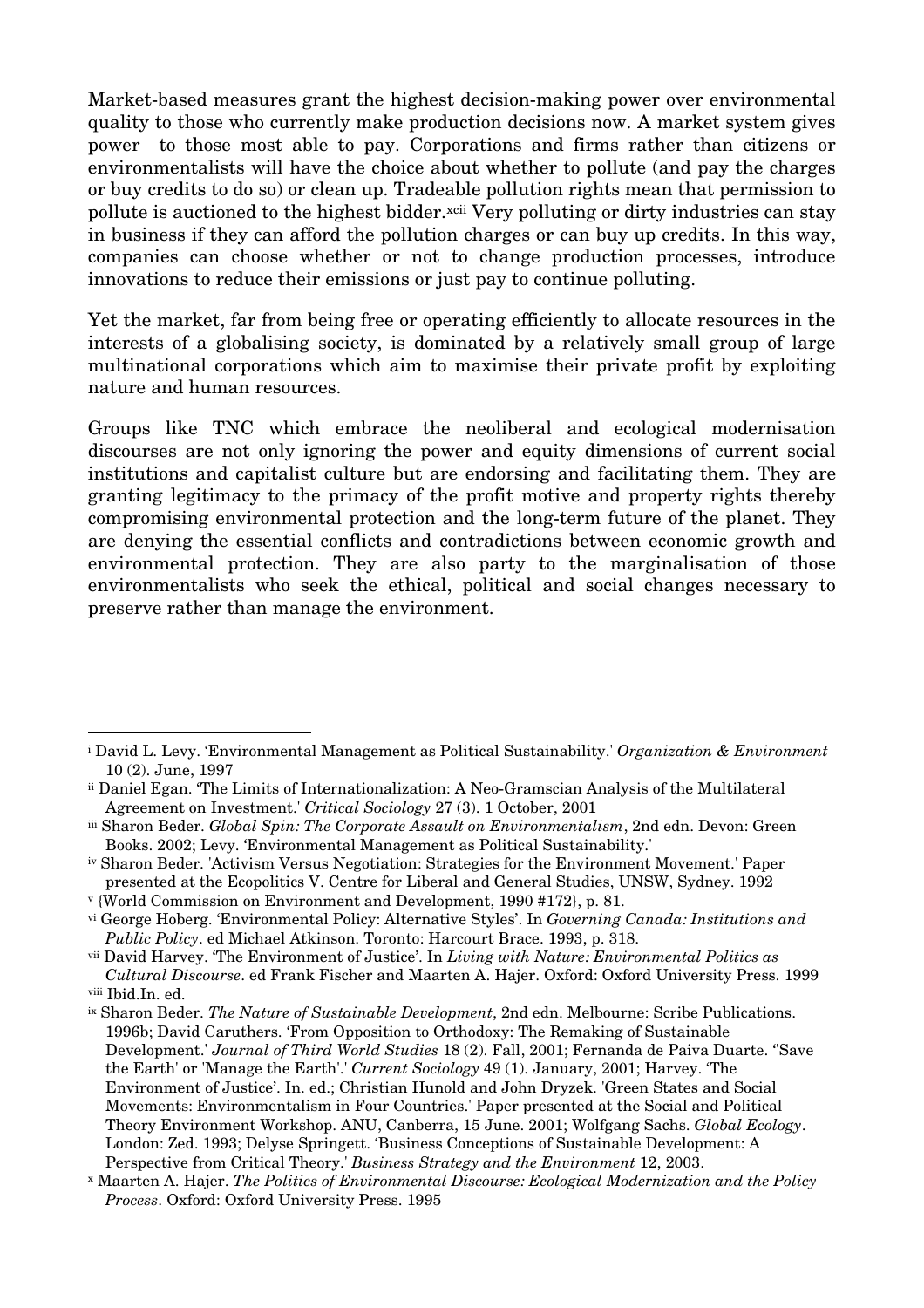- xi E. Savage and A. Hart. 'Environmental Economics: Balancing Equity and Efficiency.' Paper presented at the 1993 Environmental Economics Conference. Canberra, November. 1993, p. 3.
- xii John Hood. 'How Green Was My Balance Sheet: The Environmental Benefits of Capitalism.' *Policy Review* Fall, 1995
- xiii Commonwealth Government of Australia. *Ecologically Sustainable Development: A Commonwealth Discussion Paper*. Canberra: AGPS. 1990, p. 14.
- xiv Sharon Beder. 'Charging the Earth: The Promotion of Price-Based Measures for Pollution Control.' *Ecological Economics* 16, 1996a
- xv Michael Pusey. *Economic Rationalism in Canberra*. Cambridge: Cambridge University Press. 1991; (Hamilton, 1991).
- xvi 'Natural Resource Studies: Energy and the Environment', The Cato Institute, World Wide Web, November 1995.
- xvii John Shanahan. 'How to Help the Environment without Destroying Jobs, Memo to President-Elect Clinton #14.' The Heritage Foundation. January 19 1993 1993
- xviii Barbara Ruben. 'Getting the Wrong Ideas.' *Environmental Action* 27 (1), 1995; Jeremy D. Rosner. 'Market-Based Environmentalism.' *Los Angeles Business Journal* 14 (40), 1992; Robyn Eckersley, ed. *Markets, the State and the Environment: Towards Integration.* South Melbourne: MacMillan Education. 1995, pp. xi-xii.
- xix T. Anderson and D. Leal. *Free Market Environmentalism*. San Francisco: Pacific Research Institute for Public Policy. 1991
- xx Quoted in Rosner. 'Market-Based Environmentalism.'
- xxi R. Stavins and B. Whitehead. 'Dealing with Pollution: Market-Based Incentives for Environmental Protection.' *Environment* 34 (7), 1992, p. 29.
- xxii S Schmidheiny and The Business Council for Sustainable Development. *Changing Course: A Global Business Perspective on Development and the Environment*. Cambridge, Mass: MIT Press. 1992, chapter 2.
- xxiii Jerome L. Himmelstein. *To the Right: The Transformation of American Conservatism*. Berkeley, California: University of California Press. 1990, p. 138.
- xxiv Jeff Blyskal and Marie Blyskal. *PR: How the Public Relations Industry Writes the News*. New York: William Morrow and Co. 1985, p. 153.
- xxv Levy. 'Environmental Management as Political Sustainability.'; Springett. 'Business Conceptions of Sustainable Development.'
- xxvi Levy. 'Environmental Management as Political Sustainability.'
- xxvii Beder. *Global Spin: The Corporate Assault on Environmentalism*. ; Levy. 'Environmental Management as Political Sustainability.'
- xxviii William Kevin Burke. 'The Wise Use Movement: Right-Wing Anti-Environmentalism.' *Propaganda Review* (11), 1994; Richard Stapleton. 'Green Vs. Green.' *National Parks* November/December, 1992, pp. 32-3.
- xxix Kate O'Callaghan. 'Whose Agenda for America?' *Audubon* September/October, 1992, pp. 84-6; Alan Gottlieb, ed. *The Wise Use Agenda: The Citizen's Policy Guide to Environmental Resource Issues.* Bellevue: The Free Enterprise Press. 1989, pp. 86-7; William Poole. 'Neither Wise nor Well.' *Sierra* Nov/Dec, 1992, p. 88; David Helvarg. *The War against the Greens: The "Wise-Use" Movement, the New Right, and Anti-Environmental Violence*. San Francisco: Sierra Club Books. 1994, p. 126.
- xxx Dan Baum. 'Wise Guise.' *Sierra* May/June, 1991; Gottlieb, ed. *The Wise Use Agenda: The Citizen's Policy Guide to Environmental Resource Issues*. , p. 158.
- xxxi Ralph Maughan and Douglas Nilson. 'What's Old and What's New About the Wise Use Movement.' *GreenDisk* 3 (3), 1994
- xxxii Ibid.,
- xxxiii Michael Satchell. 'Any Color but Green.' *U.S.News & World Report*. October 21, 1991, p. 74.
- xxxiv Helvarg. *The War against the Greens: The "Wise-Use" Movement, the New Right, and Anti-Environmental Violence*. , p. 11.
- xxxv Ron Arnold and Alan Gottlieb. *Trashing the Economy: How Runaway Environmentalism Is Wrecking America*. Bellevue, Washington: Free Enterprise Press. 1993, pp. 19, 23.
- xxxvi Maarten A. Hajer. 'Ecological Modernisation as Cultural Politics'. In *Risk, Environment and Modernity: Towards a New Ecology*. ed Scott Lash, Bronislaw Szerszynski and Brian Wynne. London: Sage. 1996.
- xxxvii John Barry. 'The Beginning or the End of Environmentalism? From Green Politics to Green Political Economy in the 21st Century.' Paper presented at the ECPR Joint Sessions Workshop 'The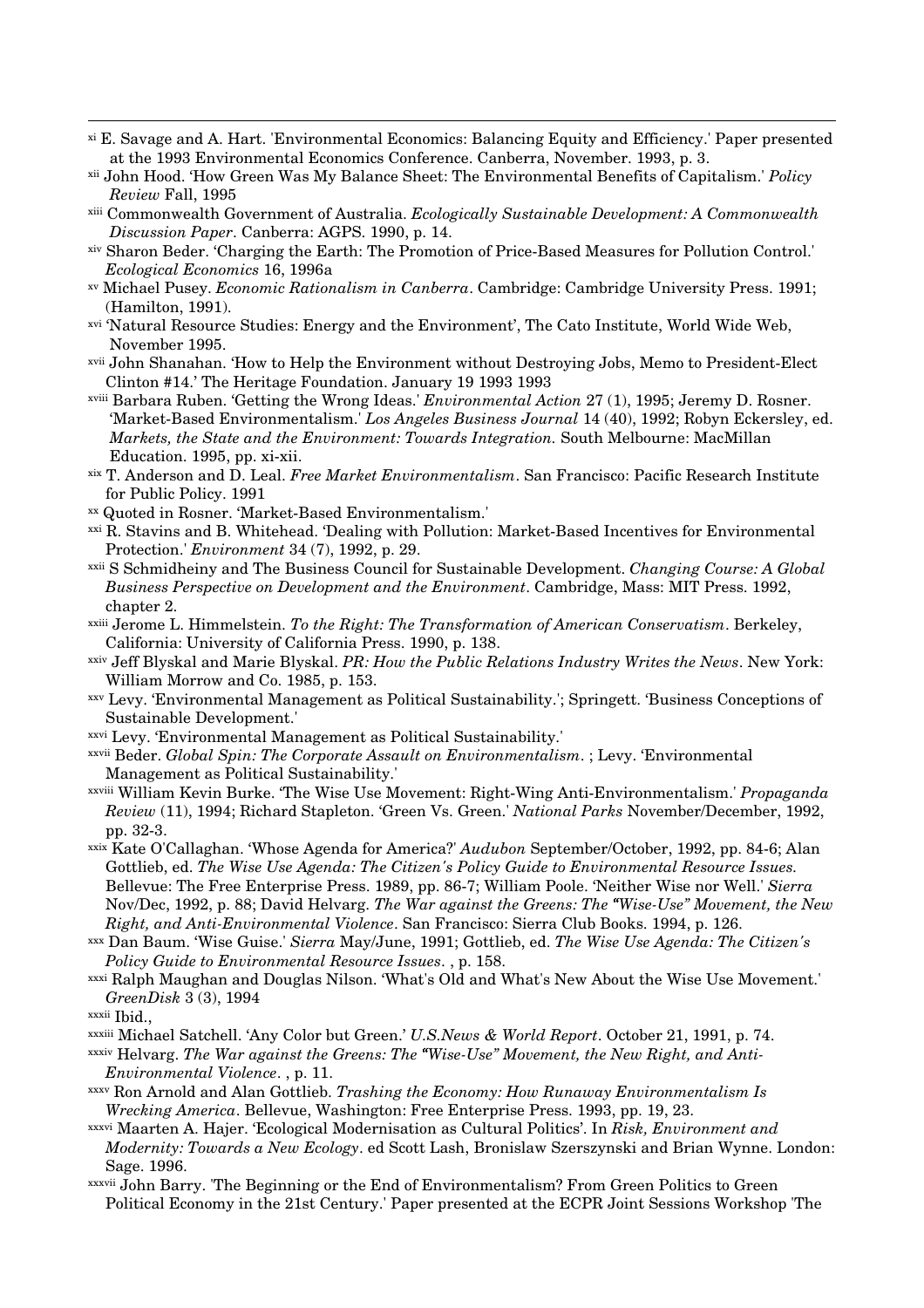end of environmentalism?' 22-27 March. 2002; Beder. 'Charging the Earth: The Promotion of Price-Based Measures for Pollution Control.'

xxxviii Lucy Ford. 'Challenging Global Environmental Governance: Social Movement Agency and Global Civil Society.' *Global Environmental Politics* 3 (2). May, 2003, p. 125; Stanley A. Deetz. *Democracy in an Age of Corporate Colonization: Developments in Communication and the Politics of Everyday Life*. Albany, NY: State University of New York Press. 1992, p. 187; Beder. *The Nature of Sustainable Development*. ; Levy. 'Environmental Management as Political Sustainability.' ; Duarte. ''Save the Earth' or 'Manage the Earth'.'; Robyn Eckersley. *Environmentalism and Political Theory: Toward an Ecocentric Approach*. London: UCL Press. 1992; Hajer. *The Politics of Environmental Discourse*. ; Richard Welford. *Hijacking Environmentalism: Corporate Responses to Sustainable Development*. London: Earthscan. 1997; Brian Wynne. 'Risk and Environment as Legitimatory Discourses of Technology: Reflexivity inside Out?' *Current Sociology* 50 (3). 1 May, 2002.

xxxix Beder. 'Charging the Earth: The Promotion of Price-Based Measures for Pollution Control.'

- xl Michael Jacobs. 'Economic Instruments: Objectives or Tools?' Paper presented at the 1993 Environmental Economics Conference. Canberra, November. 1993, p. 7.
- xli Stavins and Whitehead. 'Dealing with Pollution: Market-Based Incentives for Environmental Protection.' , p. 8.
- xlii S. Kellman. 'Economic Incentives and Environmental Policy: Politics, Ideology, and Philosophy'. In *Incentives for Environmental Protection*. ed T. Schelling. Cambridge, Mass: MIT Press. 1983, p. 297.
- xliii Klaus Eder. 'The Institutionalisation of Environmentalism: Ecological Discourse and the Second Transformation of the Public Sphere'. In *Risk, Environment and Modernity: Towards a New Ecology*. ed Scott Lash, Bronislaw Szerszynski and Brian Wynne. London: Sage. 1996; Hein-Anton van der Heijden. 'Political Opportunity Structure and the Institutionalisation of the Environment Movement.' *Environmental Politics* 6 (4), 1997; O. Seippel. 'From Mobilization to Institutionalization?' *Acta Sociologica* 44 (2536). 1 June, 2001
- xliv Barry. 'The Beginning or the End of Environmentalism?'; Beder. 'Activism Versus Negotiation: Strategies for the Environment Movement.'; Duarte. ''Save the Earth' or 'Manage the Earth'.'; Hunold and Dryzek. 'Green States and Social Movements: Environmentalism in Four Countries.'
- xlv Beder. *Global Spin: The Corporate Assault on Environmentalism*. ; David L. Levy and Daniel Egan. 'A Neo-Gramscian Approach to Corporate Political Strategy: Conflict and Accomodation in the Climate Change Negotiations.' *Journal of Management Studies* 40 (4). June, 2003; Andrew Rowell. *Green Backlash: Global Subversion of the Environment Movement*. London and New York: Routledge. 1996; John Stauber and Sheldon Rampton. *Toxic Sludge Is Good for You! Lies, Damn Lies and the Public Relations Industry*. Monroe, Maine: Common Courage Press. 1995
- xlvi W. Neil Adger, Tor A. Benjaminsen, Katrina Brown and Hanne Svarstad. 'Advancing a Political Ecology of Global Environmental Discourses.' *Development and Change* 32, 2001, p. 704.
- xlvii David B. Ottaway and Joe Stephens. 'Nonprofit Land Bank Amasses Billions.' *Washington Post*. 4 May, 2003, p. A01.
- xlviii {TNC, 2004 #158}, p. 20; Ottaway and Stephens. 'Nonprofit Land Bank Amasses Billions.' , p. A01. xlix {TNC, 2004 #156}
- <sup>l</sup> John C. Sawhill. 'The Nature Conservancy.' *Environment* 38 (5). June, 1996.
- li Georgia-Pacific. 'The Nature Conservancy and Georgia-Pacific Join Forces.' Georgia Pacific. Accessed on 17 May 1999. http://www.gp.com/enviro/conservancy.html.
- lii TNC. 'Annual Report Fiscal Year 1998.' Arlington, Virginia: The Nature Conservancy 1998
- liii TNC. 'Corporate Partnerships.' The Nature Conservancy. Accessed on 17 May 1999b.
- http://www.tnc.org/infield/State/Georgia/corppart.htm.
- liv TNC. 'Corporate Council for the Environment.' The Nature Conservancy of Indiana. Accessed on 17 May 1999a. http://www.tnc.org/infield/State/Indiana/corpcncl.htm.
- lv Arjun Patney. 'Saving Lands and Wildlife: Corporations and Conservation Groups in Partnership.' *Corporate Environmental Strategy* 7 (4), 2000, p. 368.
- lvi Alice Howard and Joan Magretta. 'Surviving Success.' *The McKinsey Quarterly* Autumn, 1995, p. 156. lvii Bil Gilbert. 'The Nature Conservancy Game.' *Sports Illustrated* 20 October, 1986
- lviii Sawhill. 'The Nature Conservancy.' , p. 103.
- lix Gilbert. 'The Nature Conservancy Game.'
- lx See for example Jarret B. Wollstein. 'Liberty and the Environment: Freedom Protects, Government Destroys.' *Freedom Daily* May, 1993, p. 23.
- lxi Gretchen Morgenson and Gale Eisenstodt. '"Profits Are for Rape and Pillage".' *Forbes* 5 March, 1990
- lxii Cited in Daniel Seligman. 'The Green Solution.' *Fortune* 3 May, 1993, p. 103.